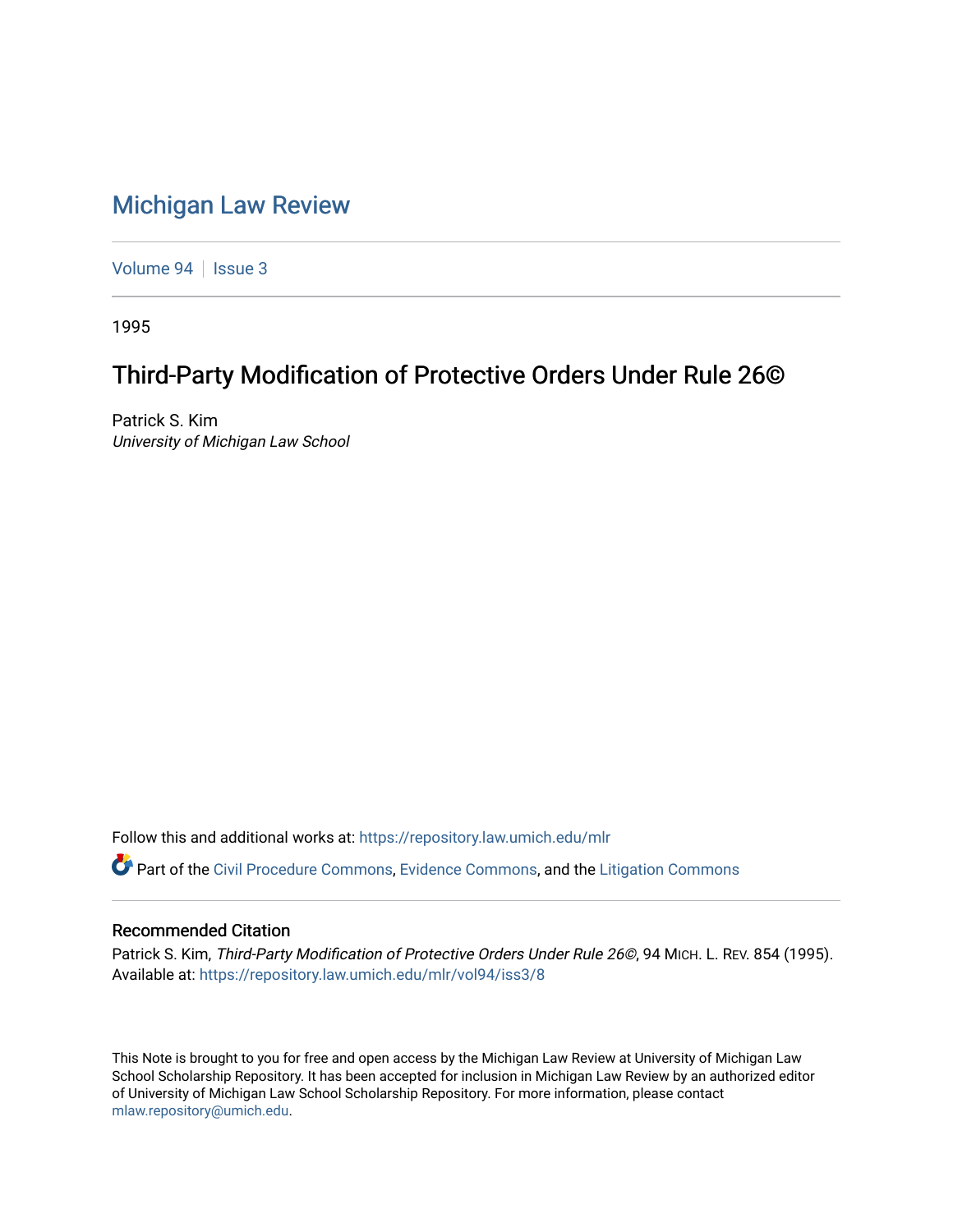## **Third-Party Modification of Protective Orders Under Rule 26(c)**

*Patrick S. Kim* 

#### **INTRODUCTION**

In early 1983, the Coca-Cola Company was sued by several of its bottling companies for breach of contract in the United States District Court for Delaware.<sup>1</sup>

The bottling companies claimed that, in order to prevail on their claims, they needed to discover several types of information. Among these discovery requests was an order seeking discovery of the secret formula to the ingredient that gives Coca-Cola its distinctive taste: "Merchandise  $7X$ ." The Coca-Cola Company so valued the confidentiality of the secret formula that only two employees in the entire corporation actually knew the formula, and they were prohibited from traveling on the same airline flights together.2 Only one written copy of the formula existed, kept in a security vault at the Trust Company Bank in Atlanta, Georgia which could be opened only upon a resolution from the Company's Board of Directors.3 Coca-Cola eventually settled the suit rather than risk potential disclosure of the formula, even though the discovery would have been placed under seal.

In modem complex litigation, the scope of discovery is broad and may yield thousands of documents, many of which can contain sensitive or private information. To protect the interests of litigants who must produce discovered materials of a confidential nature, Rule 26(c) of the Federal Rules of Civil Procedure allows courts to issue protective orders that prohibit the parties from divulging information gained through discovery.4 Parties commonly request

<sup>1.</sup> *See* Coca-Cola Bottling Co. v. Coca-Cola Co., 107 F.R.D. 288 (D. Del. 1985). In this case, the potential consequences of disclosure of the discovery material were so grave that Coca-Cola settled the case *despite the fact* that the court had issued a protective order prohibiting dissemination.

<sup>2.</sup> *See* 107 F.R.D. at 289-90.

<sup>3.</sup> *See* 107 F.R.D. at 290.

<sup>4.</sup> Rule 26(c) provides that "[u]pon motion by a party or by the person from whom discovery is sought, and for good cause shown, the court in which the action is pending  $\dots$  may make any order which justice requires to protect a party or person from annoyance, embar-rassment, oppression, or undue burden or expense .... " FED. R. CIV. P. 26(c). Although this rule technically requires a motion, in practice many protective orders are stipulated to by both parties to the litigation. *See* Arthur R. Miller, *Confidentiality, Protective Orders, and Public Access to the Courts,* 105 HARV. L. REv. 427 (1991). In these cases, "good cause" still must be shown. *See, e.g.,* Jepson, Inc. v. Makita Elec. Works, Ltd., 30 F.3d 854, 858 (7th Cir. 1994). Therefore, for the purposes of this Note, both situations are identical.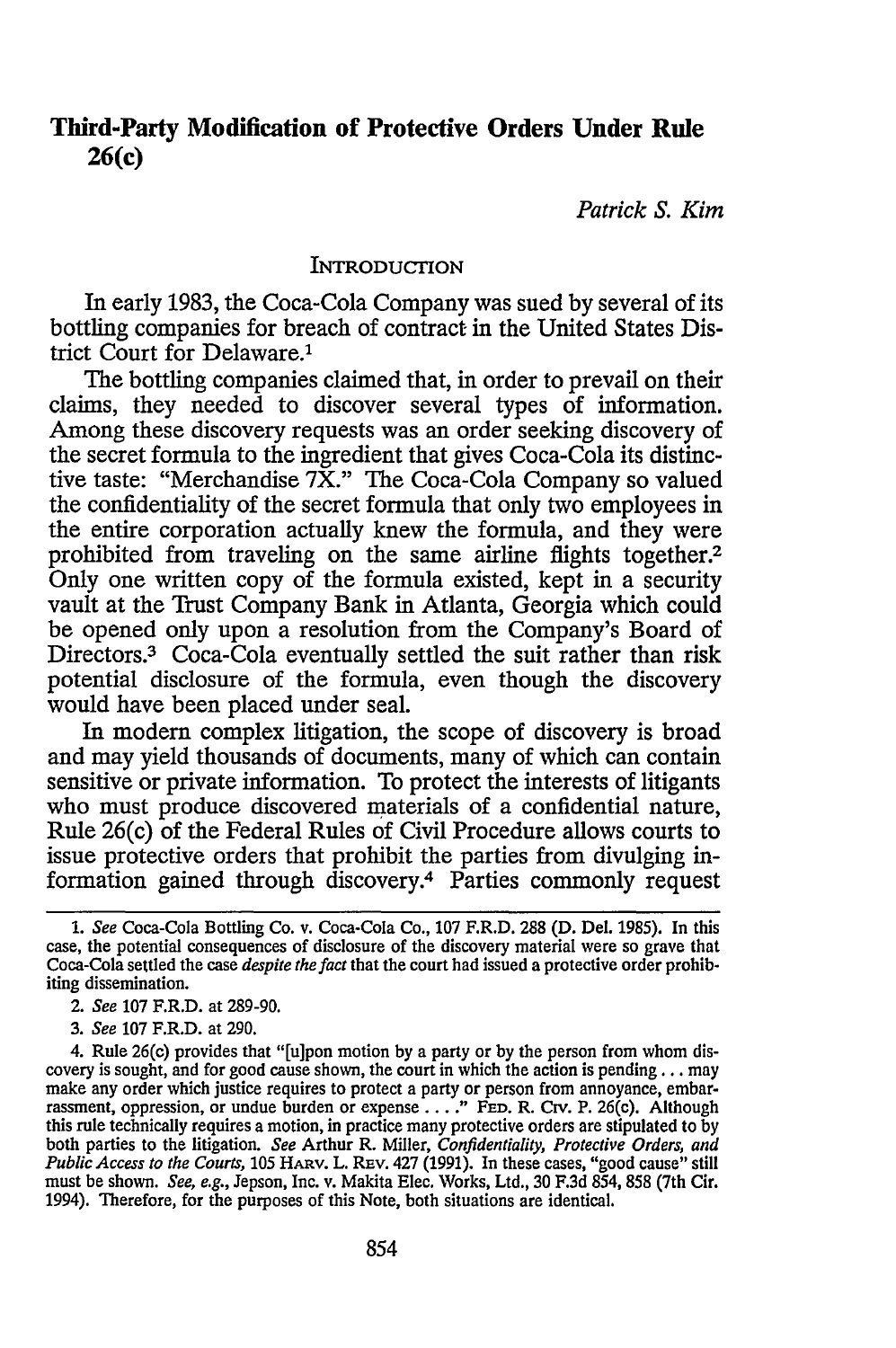protective orders under Rule  $26(c)$  that forbid the parties from disseminating materials obtained through discovery.<sup>5</sup>

Rule 26(c) protective orders are "flexible devices" and are open to modification by the issuing court.<sup>6</sup> Often, parties other than the two parties involved in the original suit where the protective order was issued challenge such orders.<sup>7</sup> These third-party challenges come from both third-party litigants and third-party nonlitigants.

One type of third party who might seek protected discovery is litigants who are "similarly situated" to the litigants in the original case. Similarly situated parties are those who could obtain the protected information through independent discovery, such as plaintiffs suing the same defendants or defendants facing suit from the same plaintiffs. They seek to avoid duplicative discovery efforts by gaining access to discovered materials already retrieved by the original parties.

Third-party nonlitigants, such as newspapers<sup>8</sup> or public interest groups,9 challenge the orders on the basis that certain information under protective order involves "matters of public concern" and therefore should not be kept confidential.<sup>10</sup> For example, information about the conduct of government officials or the existence of dangerous products in the marketplace might be a matter of public concern meriting wider publicity.<sup>11</sup>

6. *See* 8 CHARLES A. Wrumrr ET AL., FEDERAL PRACTICE AND PROCEDURE § 2044.1 (2d ed. 1994}.

7. *See* 8 *id.* ("Although requests for modification do frequently come from the litigants themselves, it is often true that they come from, or are made on behalf of, other persons."). The common manner by which nonlitigants seek access to discovery materials under a protective order is to move for intervention under Rule 24(b ). *See* 8 *id.* ("There is a considerable body of law affirming the propriety of such limited intervention.").

8. *See, e.g.,* Seattle Tunes v. Rhinehart, 467 U.S. 20 (1984} (prohibiting a newspaper from disseminating protected material discovered in a suit in which it was a defendant).

9. *See* Public Citizen v. Liggett Group, 858 F.2d 775, 787-88 (1st Cir. 1988) (prohibiting a public interest group from gaining access to protected discovered material from litigation in which it was not a party).

10. These parties argue for a "public law" model of adjudication, where the judge is "the creator and manager of complex forms of ongoing relief, which have widespread effects on persons not before the court." Abram Chayes, *The Role of the Judge in Public Law Litigation,* 89 HARV. L. REv. 1281, 1284 (1976}; *see also* Owen M. Fiss, *Foreword: The Forms of Justice,* 93 HARv. L. REv. 1, 2 (1979} ("Adjudication is the social process by which judges give meaning to our public values."). Under this view, the court system seeks to resolve issues of social policy (i.e. the "public interest") as well as promote the impartial adjudication of private disputes between private parties.

11. See COMMITTEE ON RULES OF PRACTICE AND PROCEDURE, JUDICIAL CONFERENCE OF U.S., PROPOSED RULES 56 (Ocr. 1993) [HEREINAFTER PROPOSED RULES), *reprinted at* 150 F.R.D. 323, 388 (1993} ("Information about the conduct of government officials is frequently used to illustrate an area of public concern. The most commonly offered example focuses on information about dangerous products or situations that have caused injury and may con-

<sup>5.</sup> *See* Zenith Radio Corp. v. Matsushita Elec. Indus. Corp., 529 F. Supp. 866, 889 (E.D. Pa. 1981} (stating that the judge was "unaware of any case in the past half-dozen years of even a modicum of complexity where an umbrella protective order ... has not been agreed to by the parties and approved by the court").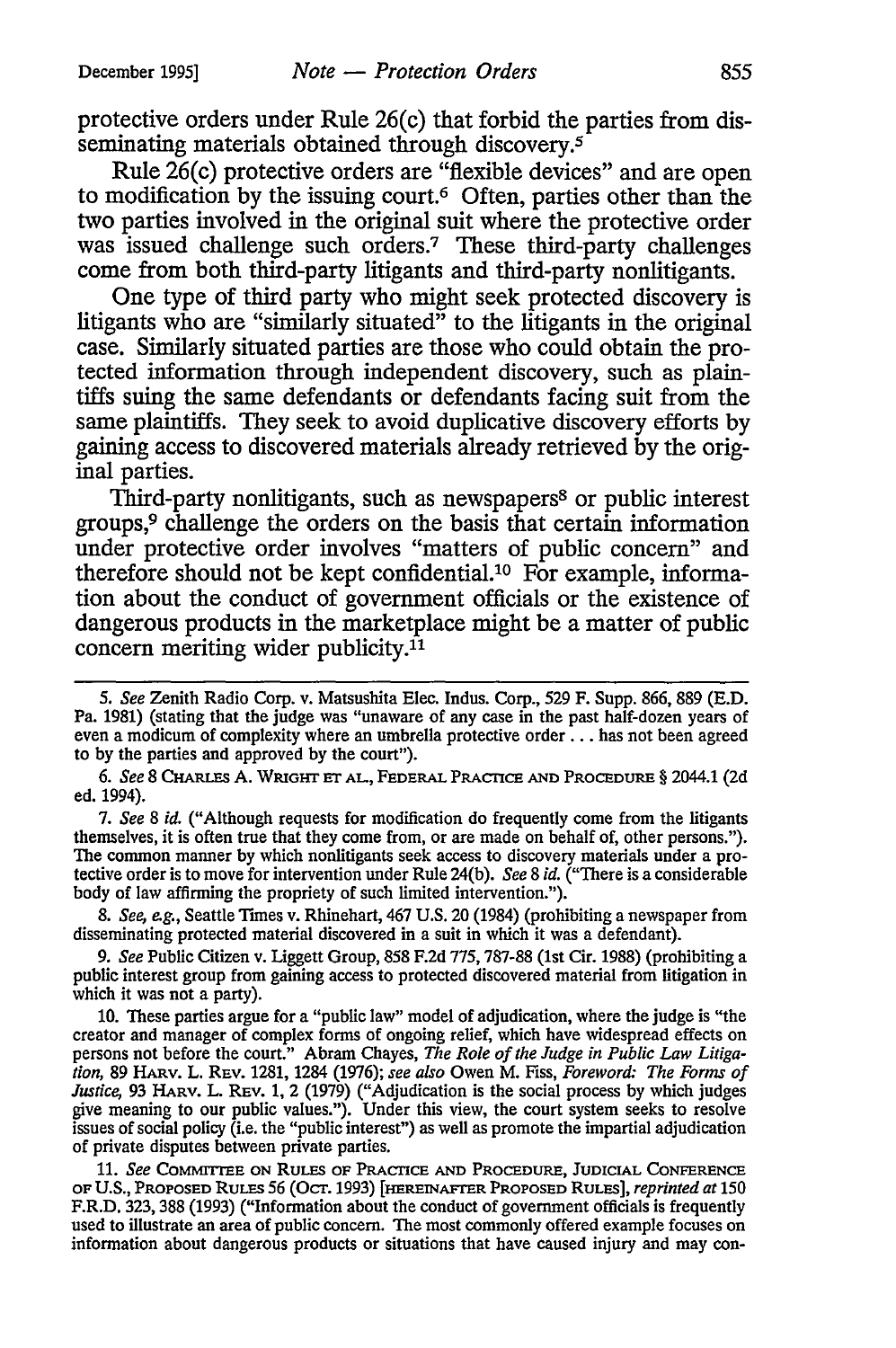#### 856 *Michigan Law Review* [Vol. 94:854

Courts are uncertain about how they should weigh the interests of third parties when considering modification of a protective order to allow access to discovered materials.12 The Second Circuit has stated that protective orders should not be modified unless the intervening party can show some "extraordinary circumstance or compelling need."13 Most other courts, however, disapprove of the Second Circuit's narrow standard. For instance, the Third Circuit advocates applying the same balancing test used for determining whether to grant a protective order in the first place.<sup>14</sup> If good cause for secrecy still can be shown after the intervening party has presented its reasons for gaining access, then the protective order should not be modified.<sup>15</sup> The Seventh, Ninth, and Tenth Circuits also reject the "extraordinary circumstances" test and advocate disclosure of discovered materials to meet the needs of parties in other pending litigation.16 These courts allow parties involved in other

tinue to cause injury until the information is widely disseminated."). *See generally* Brad N. Friedman, Note, *Mass Products Liability Litigation: A Proposal for Dissemination of DiscoV· ered Material Covered by a Protective Order,* 60 N.Y.U. L. REv. 1137 (1985) (pointing out that keeping discovery materials secret might result in future injuries from defective products).

12. *See* 8 Wrumrr ET AL., *supra* note 6, § 2044.1 ("[O]ne court has decried 'the chaos that now characterizes this area of the law.'" (quoting H.L. Hayden Co. v. Siemens Medical Sys., Inc., 106 F.R.D. 551 (S.D.N.Y. 1985))). *Compare* Martindell v. International Tel. & Tel. Corp., 594 F.2d 291, 296 (2d Cir. 1979) ("[A]bsent a showing of improvidence in the grant of a Rule 26(c) protective order or some extraordinary circumstance or compelling need ... a witness should be entitled to rely upon the enforceability of a protective order against any third parties, including the Government ... .'') *with In re* Grand Jury Subpoena, 836 F.2d 1468, 1477 (4th Cir. 1988) (rejecting the Second Circuit standard in *Martinde/1* by refusing to quash a grand jury subpoena despite the existence of a valid protective order).

13. *Martinde/1,* 594 F.2d at 297. The Eighth Circuit has a similar test that allows modification only when "intervening circumstances" make modification appropriate. *See* Iowa Beef Processors, Inc. v. Bagley, 601 F.2d 949, 954 (8th Cir. 1979).

14. *See* Pansy v. Borough of Stroudsburg, 23 F.3d 772 (3d Cir. 1994). The court described the appropriate balancing process as follows:

If access to protected [material] can be granted without harm to legitimate secrecy interests, or if no such interests exist, continued judicial protection cannot be justified. In that case, access should be granted even if the need for the protected material is mini· mal. When that is not the case, the court should require the party seeking modification to show why the secrecy interests deserve less protection than they did when the order was granted.

23 F.3d at 790 (quoting Note, *Nonparty Access to Discovery Materials in the Federal Courts,*  94 HARV. L. REV. 1085, 1092 (1981)).

15. *See Pansy,* 23 F.3d at 790.

16. *See* Wilk v. American Medical Assn., 635 F.2d 1295, 1299 (7th Cir. 1980); Beckman Indus., Inc. v. International Ins. Co., 966 F.2d 470, 475 (9th Cir. 1992); United Nuclear Corp. v. Cranford Ins. Co., 905 F.2d 1424, 1428 (lOth Cir. 1990). The Sixth Circuit has held that a protective order can be modified to accommodate the reasonable requirements of parties in other litigation and has also recognized a public interest in certain court records needed to enforce antitrust and other similar laws. *See* Meyer Goldberg, Inc. v. Fisher Foods, Inc., 823 F.2d 159, 163-64 (6th Cir. 1987). The First Circuit has also rejected the "extraordinary cir· cumstances" test as too stringent but has not articulated a specific, alternative test. *See* Public Citizen v. Liggett Group, Inc., 858 F.2d 775, 791 (1st Cir. 1988) ("While we need not decide the matter definitively, we reject the 'extraordinary circumstances' standard.'').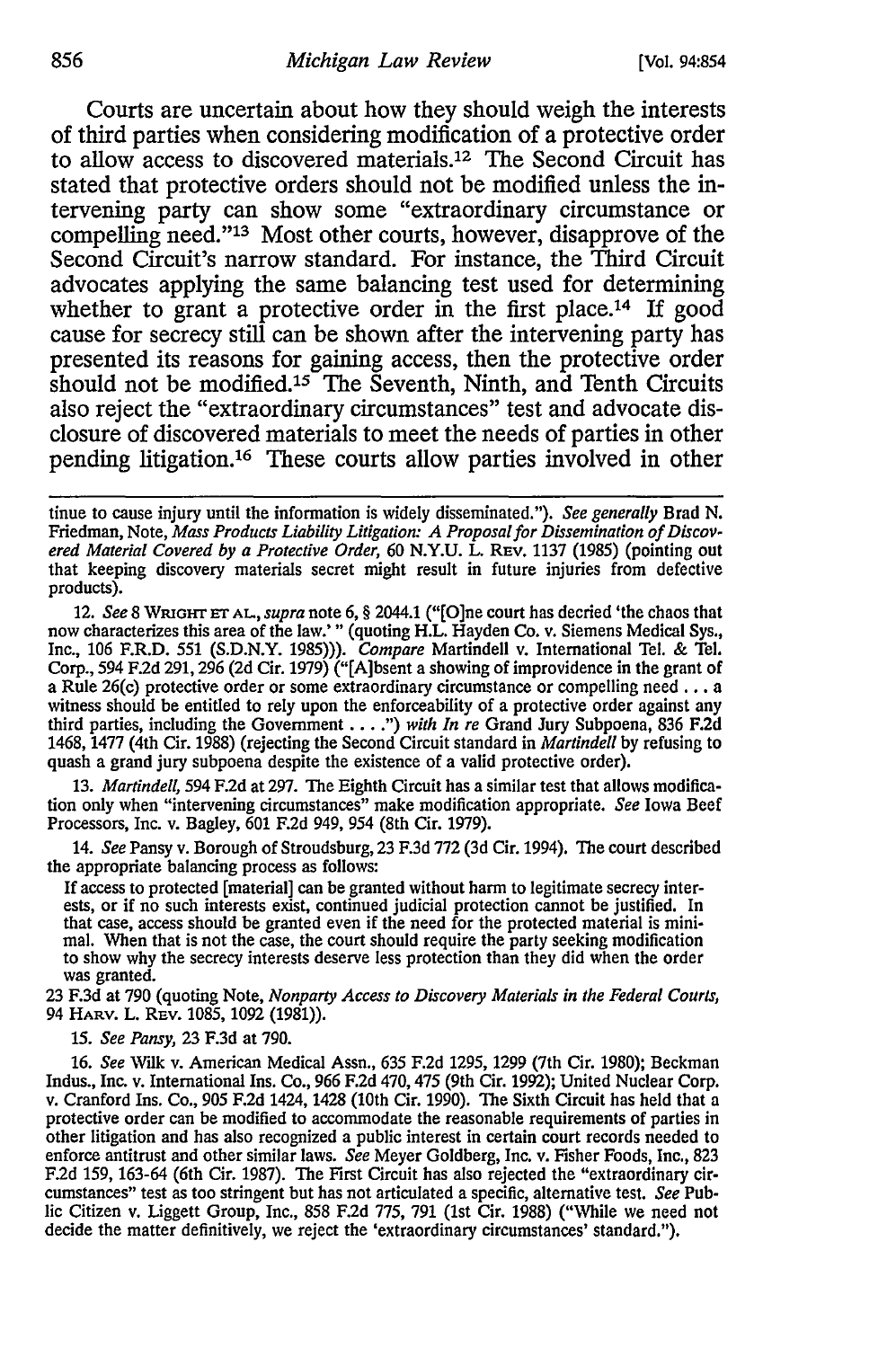pending litigation access to protected discovery, noting that secrecy interests can be protected by placing the intervening party under the same confidentiality order as the original parties. Thus, the Seventh, Ninth, and Tenth Circuits do not require a new showing of good cause, as the Third Circuit requires; rather, they assume good cause is present where parties involved in other pending litigation present a need to gain access.

This Note argues that similarly situated litigants always should be given access to protected discovered materials, while nonlitigants should gain access to protected materials only in exceptional circumstances. This approach effectively balances the privacy and property interests of the original parties and the intervening parties with the interests of adjudicative efficiency. Part I establishes that there is no general public right of access to civil discovery and that courts should disregard such purported rights when considering whether to modify a protective order. Part II identifies three interests that courts should weigh when considering whether to modify a protective order: the privacy interests of the litigants, the property interests of the litigants, and efficiency considerations. Absent a showing of unusual public need, these are the only interests relevant to the decision to modify a protective order. Part III argues that courts always should modify protective orders for third parties similarly situated to litigants in the original dispute and that protective orders only should be modified for third party nonlitigants in extraordinary circumstances.

## I. GENERAL RIGHTS oF PUBLIC AccEss TO DISCOVERED MATERIAL

There are no general rights of public access to discovered materials in the federal courts. Third parties have argued that they have a right to such materials under three different theories. First, some argue that the First Amendment affords a right of public access. Second, others argue that a common law right exists based on the desire for public trials. A third group argues that the federal rules themselves imply a right of public access. This Part considers and rejects each of these arguments in tum.

## A. *First Amendment Interests in Pretrial Discovery*

At first blush, the First Amendment appears to support public access to discovered materials in two ways: by guaranteeing a right to disseminate information or by guaranteeing a right of access to information. The Supreme Court's decision in *Seattle Times v. Rhinehart,* however, makes clear that First Amendment principles do not support the rights of third parties to disseminate or gain access to protected discovered materials.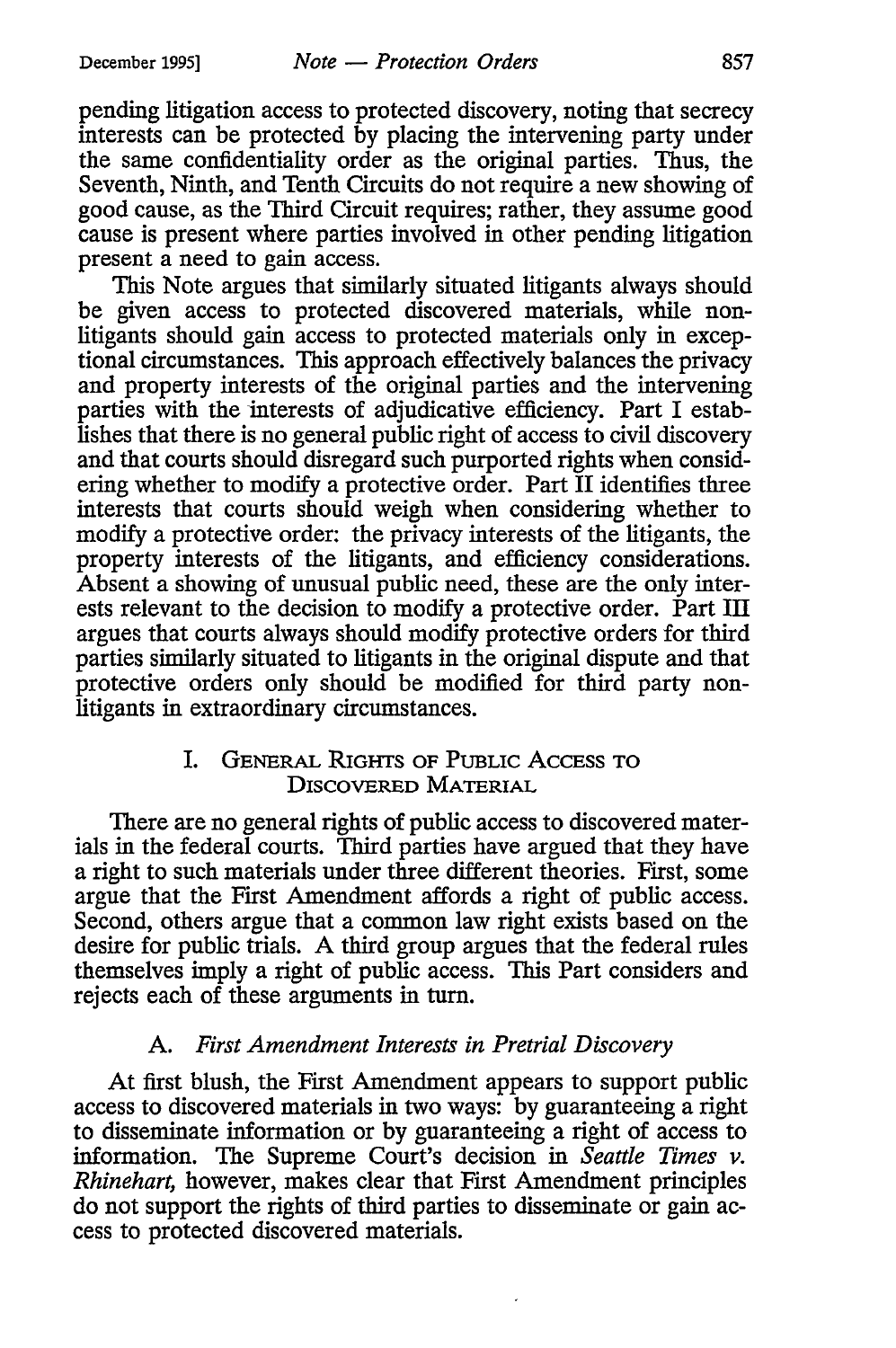### 1. *Dissemination*

A trial participant might claim a right to free speech in disseminating discovered material.<sup>17</sup> For example, a litigant who has gained certain information about a defective product through discovery might claim that barring publication of such information abridges her right to free speech.

The Supreme Court limited a litigant's First Amendment right to disseminate discovered materials in *Seattle Times v. Rhinehart.1s*  In *Seattle Times,* Rhinehart brought several suits for defamation and invasion of privacy against the *Seattle Times,* which had published several articles about Rhinehart and his religious organization, the Aquarian Foundation. In the course of the pretrial discovery, the *Seattle Times* sought information about the identity of the Aquarian Foundation's donors and members. When the Foundation refused to produce the information, the Washington state court issued an order requiring production, while also issuing a protective order — identical to those allowed under Federal Rule  $26(c)^{19}$  — prohibiting the *Seattle Times* from "publishing, disseminating, or using the information in any way except where necessary to prepare for and try the case."20 The *Seattle Times* subsequently appealed the court's decision on the protective order, arguing that civil discovery is no different from any other source of information and that the discovery therefore was "protected speech" under the First Amendment.<sup>21</sup>

The Supreme Court rejected this argument, holding that where a trial court issues a protective order on a showing of good cause under Rule  $26(c)$ , the First Amendment is not infringed.<sup>22</sup> The Court applied a two-pronged test to determine whether a litigant has a First Amendment right to disseminate materials discovered under a protective order.23 First, the protective order must further " 'an important or substantial governmental interest unrelated to the suppression of expression.<sup>5</sup>"<sup>24</sup> Second, a restriction on First Amendment freedoms must be " 'no greater than is necessary or essential to the protection of the particular governmental interest

- 20. 467 U.S. at 27.
- 21. *See* 467 U.S. at 30-31.
- 22. *See 461* U.S. at 37.
- 23. *See 461* U.S. at 32.

<sup>17.</sup> *See* U.S. CaNsT. amend. I; *see also* Richard L. Marcus, *Myth and Reality in Protective Order Litigation,* 69 CoRNELL L. REv. 1, 53-55 (1983).

<sup>18. 467</sup> u.s. 20 (1984).

<sup>19.</sup> The state of Washington adopted discovery rules modeled after Rules 26-37 of the Federal Rules of Civil Procedure, and the Supreme Court used commentary on the Federal Rules as an aid in its analysis in *Seattle Times. See* 467 U.S. at 29.

<sup>24. 467</sup> U.S. at 32 (quoting Procunier v. Martinez, 416 U.S. 396, 413 (1974)).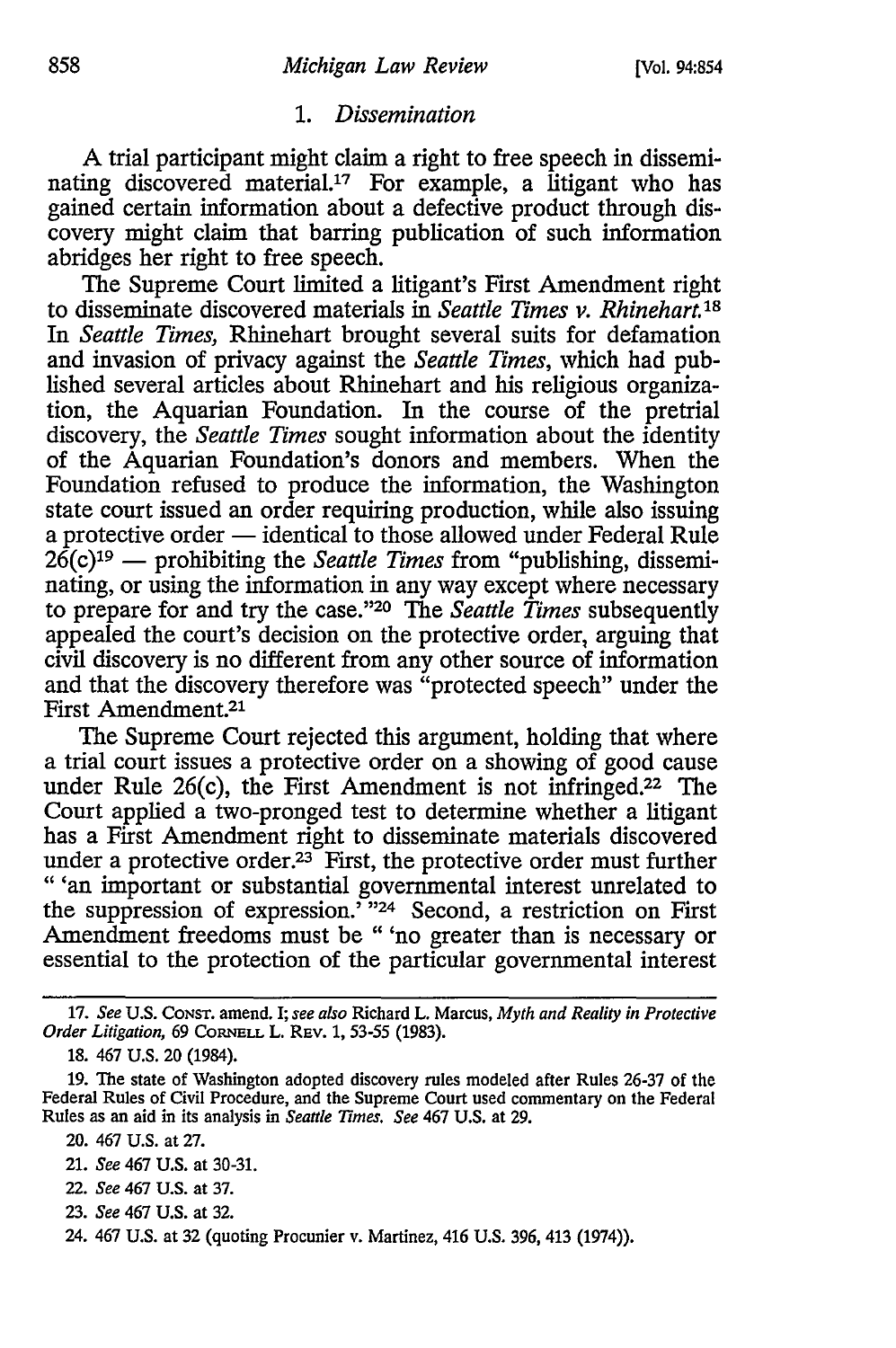involved.' "25 The Court found that protective orders prevent potential damage to a litigant's reputation and privacy. Thus, a Rule 26( c) protective order serves substantial government interests unrelated to the suppression of expression.<sup>26</sup> The Court also held that a protective order limited First Amendment freedoms no more than was necessary to protect government interests because good cause is required by Rule  $26(c).^{27}$  Since protective orders satisfy both prongs of the Court's test, a party has no First Amendment right to disseminate discovered material. Although the *Seattle Times* was an actual litigant in the *Seattle Times* case, the Court's reasoning barring a First Amendment right to dissemination is equally applicable to third parties seeking access to discovered materials; there is no First Amendment right to disseminate discovered materials.

The Court also relied on the policies that underlie expansive discovery in barring a First Amendment right to the dissemination of discovered materials. The Court pointed out that, because information in discovery is gained only "by virtue of the trial court's discovery processes,"28 greater court control over the dissemination of such information is justified. These policies are even more pressing when courts consider modification of protective orders for third parties because such third parties have not been involved in the discovery process.

#### 2. *Access*

The First Amendment also theoretically encompasses a general right of public access to materials relating to trials. The public's interest in open discussion of government affairs always has been protected under the First Amendment.29 Public access to materials relating to trials enables members of the public to understand and

It is conceivable that an order might be so broad as to be unjustified, perhaps if it prohibited dissemination of material at any time in the future. However, protective orders normally may be modified at the discretion of the court and so it is unlikely that any would violate the second prong of the First Amendment test.

28. 467 U.S. at 32.

29. *See* Globe Newspaper Co. v. Superior Court, 457 U.S. 596, 604 {1982) ("Underlying the First Amendment right of access to criminal trials is the common understanding that 'a major purpose of that Amendment was to protect the free discussion of governmental affairs.'" (quoting Mills v. Alabama, 384 U.S. 214, 218 (1966))).

<sup>25. 467</sup> U.S. at 32 (quoting *Procunier,* 416 U.S. at 413).

<sup>26.</sup> *See* 467 U.S. at 34-36.

<sup>27.</sup> *See* 467 U.S. at 32-34. It may be argued that stipulated protective orders do not necessarily meet the second prong because good cause formally has not been shown. However, because the relevant interests to such a showing are the privacy and property interests of both parties, stipulation by both parties to the protective order is functionally equivalent. By stipulating to a protective order, both parties have admitted that their privacy and property interests are strong enough to warrant such an order.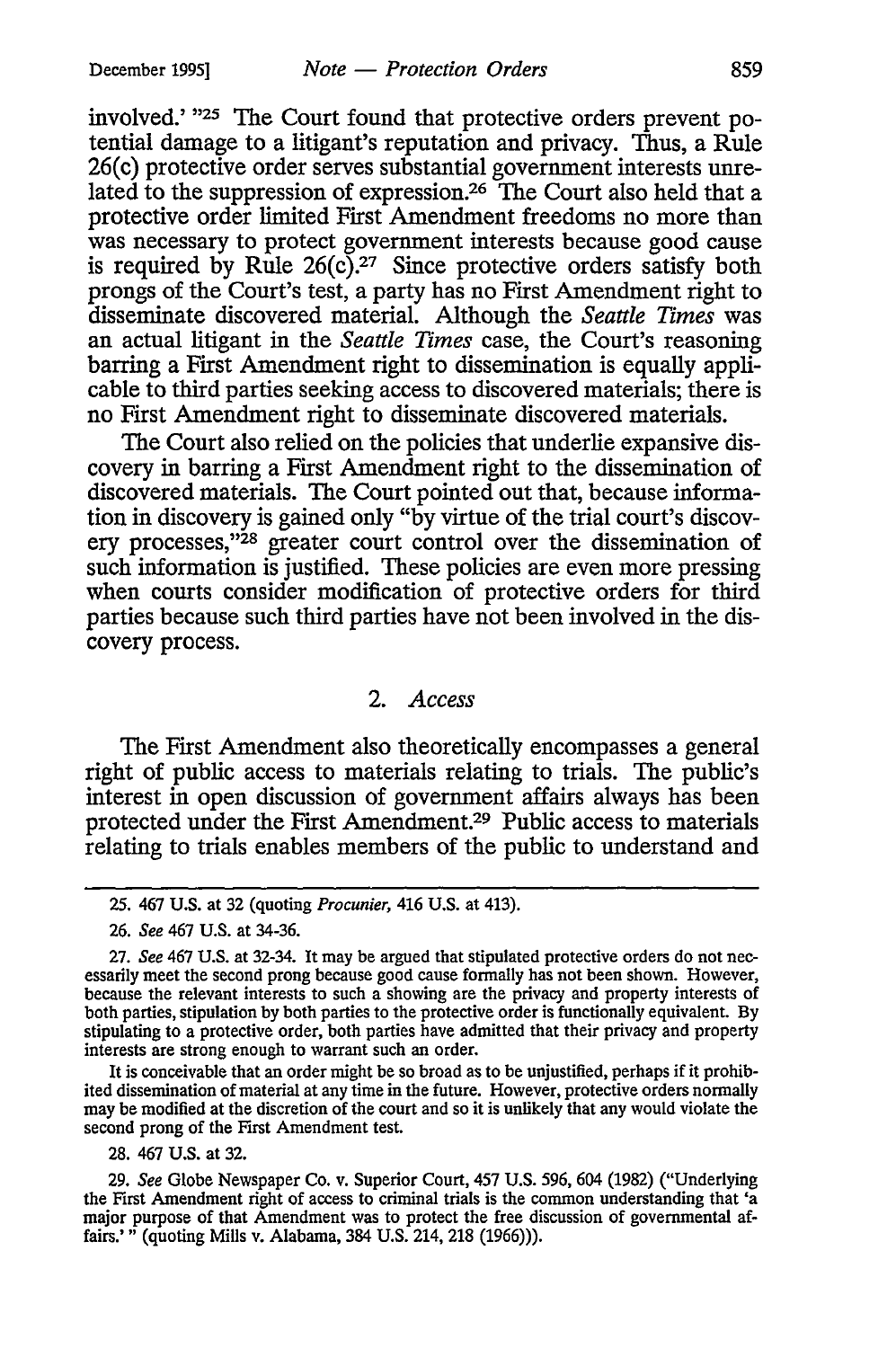criticize court proceedings. Parties also might seek to extend this right to gain access to protected discovery.3o

The logic of *Seattle Times,* however, dictates that no such public right of access exists. Presumably, a media defendant, such as the *Seattle Times,* would have the strongest "public access" claim under the First Amendment. As a part of the media, the *Seattle Times*  informs the public about governmental proceedings such as trials, a vital part of a self-governing democracy.31 Certainly, as an actual party to the litigation, the *Seattle Times* would have a stronger right to disseminate discovered materials than a mere outside party. Accordingly, it seems counterintuitive to suggest that the public ought to have a separate right of access to discovered materials when the Court has held that there is no right for a newspaper which already has the information to disseminate such materials to the public.<sup>32</sup>

No third-party right of access to discovered materials exists under the general constitutional right of access to materials used at trial. The Supreme Court has established two alternative conditions for deciding if the public has a right of access to trial materials: access is permitted if historically the materials have been open to the press and the general public or if public access is necessary for the public to understand the workings of the judicial process.<sup>33</sup>

With respect to the first alternative, pretrial discovery proceedings were not open to the public at common law and are conducted in private in modern practice.<sup>34</sup> Further, the Supreme Court explicitly held that discovered materials failed this route to a public right of access in *Seattle Times:* "[P]retrial depositions and interrogato-ries are not public components of a civil trial .... [R]estraints placed on discovered, but not yet admitted, information are not a restriction on a traditionally public source of information. "35 Moreover, public access to discovered materials is not necessary to enable the public to understand the workings of the judicial process. In the case of protected discovered materials, unadmitted discov-

35. 467 U.S. at 33.

<sup>30.</sup> This argument is especially potent because sealed proceedings very well may represent the most controversial of court cases.

<sup>31.</sup> *See* New York Times Co. v. Sullivan, 376 U.S. 254 (1975).

<sup>32.</sup> *See* Katherine Wiesepape Pownell, Comment, *The First Amendment and Pretrial Discovery Hearings: When Should the Public and Press Have Access?,* 36 UCLA L. REV. 609, 622 (1989); *see also* Richard P. campbell, *The Protective Order in Products Liability Litiga· tion: Safeguard or Misnomer?,* 31 B.C. L. REv. 771, 796 (1990) (citing Pownell, *supra);*  Miller, *supra* note 4, at 439 (citing Pownell, *supra).* In extraordinary circumstances, however, this Note argues that third-party-nonlitigant access may be justified.

<sup>33.</sup> *See Globe Newspaper Co.,* 457 U.S. at 605-06.

<sup>34.</sup> *See* Seattle Times Co. v. Rhinehart, 467 U.S. 20, 33 (1984).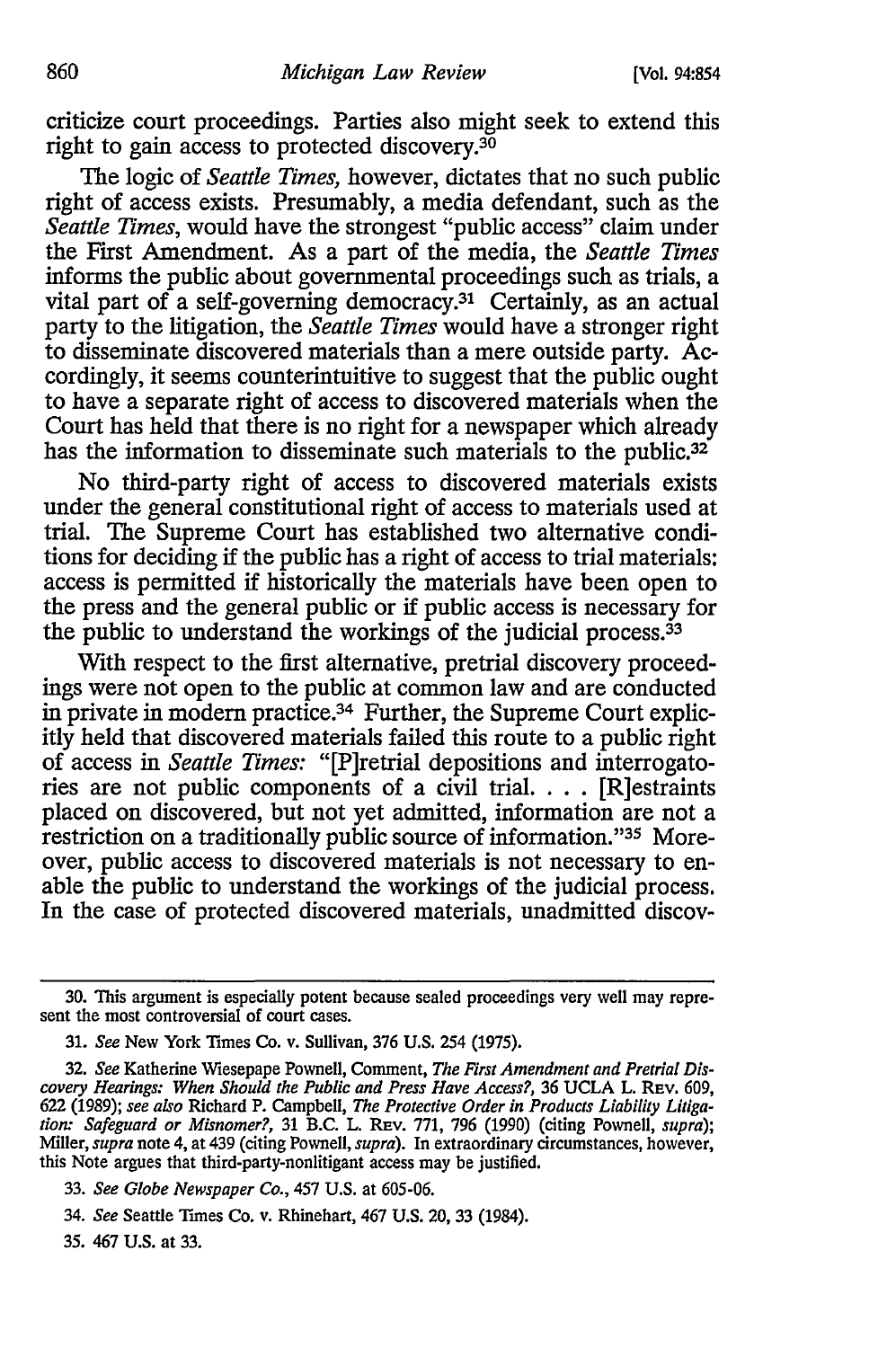ered material is not used by the court in reaching any decision.36 The First Amendment protects the right to disseminate information that the public can use to evaluate decisions made by a court, but, because unadmitted discovered materials themselves are not the basis of any decisions, they cannot serve the function of facilitating public scrutiny of judicial decisionmaking.<sup>37</sup> Therefore, under either prong of the Court's public access analysis, there is no First Amendment right to discovered materials.

#### B. *Common Law Presumption of Public Access*

Litigants have attempted to extend the common law right of access to inspect public records and documents to pretrial discovered materials.<sup>38</sup> As with First Amendment rights, the common law right of access to trial materials does not extend to pretrial discovered materials. There is a long-standing common law presumption that the public may inspect judicial records.39 The Supreme Court affirmed this common law doctrine, stating that it helps produce an informed public opinion.40 This right of access has been held to include such things as transcripts of hearings on pretrial motions, settlement agreements submitted to the court for approval, and discovered material that actually has been admitted into the court record as evidence at trial.41

Given that most discovered materials are not. used by courts in reaching decisions, the common law right does not extend to all discovered materials.42 The common law right of access to trial materials promotes public confidence in the adjudicative process<sup>43</sup> and therefore extends only to documents filed with the court in connection with motions for court action.

In contrast, when discovered materials are filed in conjunction with a motion, they become part of the public record, and access to the materials is mandated by the common law right. For instance,

38. *See, e.g., Anderson,* 805 F.2d at 13.

39. *See* 805 F.2d at 13 (citing Nixon v. Warner Communications, Inc., 435 U.S. 589,597 (1978)).

40. *See* Grosjean v. American Press Co., 297 U.S. 233, 247-50 (1936).

41. *See* Campbell, *supra* note 32, at 803.

42. *See id.* at 804.

<sup>36.</sup> *See* Miller, *supra* note 4, at 440; *cf.* Pownell, *supra* note 32, at 615-20 (extending the constitutional right of public access to trial materials to pretrial discovery hearing materials but not all discovered materials).

<sup>37.</sup> *See* Anderson v. Cryovac, Inc., 805 F.2d 1, 11-13 (1st Cir. 1986) (rejecting a First Amendment right of public access to pretrial discovery materials under the two-pronged test); Miller, *supra* note 4, at 440 (same analysis).

<sup>43.</sup> *See* Leucadia, Inc. v. Applied Extrusion Technologies, Inc., 998 F.2d 157, 160-61 (3d Cir. 1993). The *Leucadia* court declined to consider whether documents on file with the court that were not connected to a motion for court action also were presumptively open to the public scrutiny.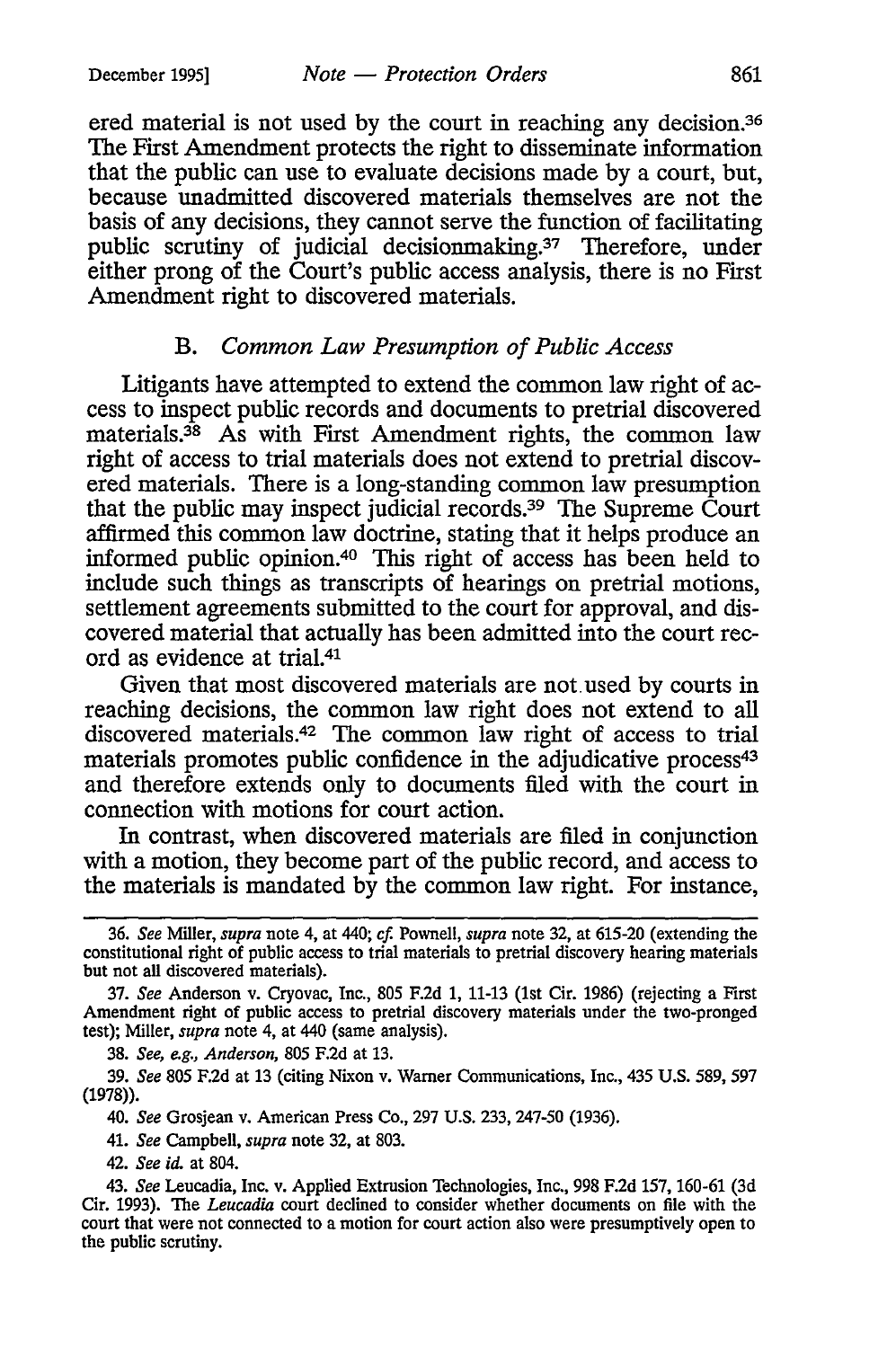#### 862 *Michigan Law Review* [Vol. 94:854

in *Leucadia, Inc. v. Applied Extrusion Technologies, Inc.*,<sup>44</sup> the Third Circuit allowed a third party access to certain sealed discovered documents *that were filed with the court in conjunction with a motion.* 45 Because the discovered documents in this case happened to be filed with the court in connection to a motion upon which the court had ruled, the common law right of public access applied. But most discovered documents do not form the basis of a decision by a court, and thus the common law right does not extend to pretrial discovered materials.46 The *Leucadia* court explicitly acknowledged this limitation on the common law right.<sup>47</sup> Hence, there is neither a common law nor First Amendment right of public access to pretrial discovery not filed with the court in conjunction with a motion.<sup>48</sup>

#### C. *Statutory Rights of Access to Discovery*

The Federal Rules of Civil Procedure do not create a statutory right of public access to protected discovered materials. One court has suggested that Rule 5 requires all discovery to be filed with the court and that the public right of access to materials filed with the court attaches to all discovery.49 This section argues that this argument is erroneous.

Rule S(a) and Rule S(d) appear to require that all discovery materials be filed with the court.50 The Advisory Committee's com-

45. *See* 998 F.2d at 160.

46. *See* campbell, *supra* note 32, at 804.

47. *See Leucadia,* 998 F.2d at 162 ("[B]ecause Burstein seeks only access to documents that are on file, this case does not implicate the standards ... resolved in *Seattle Times v. Rhinehart.").* 

48. *See* Grove Fresh Distrib., Inc. v. Everfresh Juice Co., 24 F.3d 893, 897-98 (7th Cir. 1994) ("[M]aterial uncovered during pretrial discovery is ordinarily not within the scope of press access."); Anderson v. Cryovac, Inc., 805 F.2d 1, 13 (1st Cir. 1986) ("The common law presumption that the public may inspect judicial records ... does not encompass discovery materials."); *see also* Campbell, *supra* note 32, at 804-05.

49. *See In re* Agent Orange Prod. Liability Litig., 821 F.2d 139, 145 (2d Cir. 1987).

50. The *Agent Orange* court argued that Rule 5 requires that all discovered materials be filed with the court and that the public right of access to such materials attaches to all discovery. *See* 821 F.2d at 146-47. Rule S(a) states that "every paper relating to discovery required to be served upon a party  $\dots$  shall be served upon each of the parties." FED. R. Civ. P. 5(a). This language was inserted into the Rule in a 1970 amendment. The Advisory Committee's comments to the amendment make clear that discovered materials should be filed with the court. *See* FED. R. Crv. P. S(a) advisory committee's note ("This amendment makes clear that all papers relating to discovery which are required to be served on any party must be served on all parties, unless the court orders otherwise."). The Committee observed that

<sup>44. 998</sup> F.2d 157 (3d Cir. 1993). In *Leucadia,* a producer sued a competitor for misappropriation of trade secrets. The discovery in the case was under a protective order to prevent dissemination of the important trade secrets that were involved. Both parties filed pretrial motions under seal before settling the suit. A stockholder of the defendant company later filed suit against the defendant, charging that it had violated federal securities laws by making false and misleading statements regarding the corporation's business prospects, including the failure to disclose adequately the consequences of the Leucadia settlement.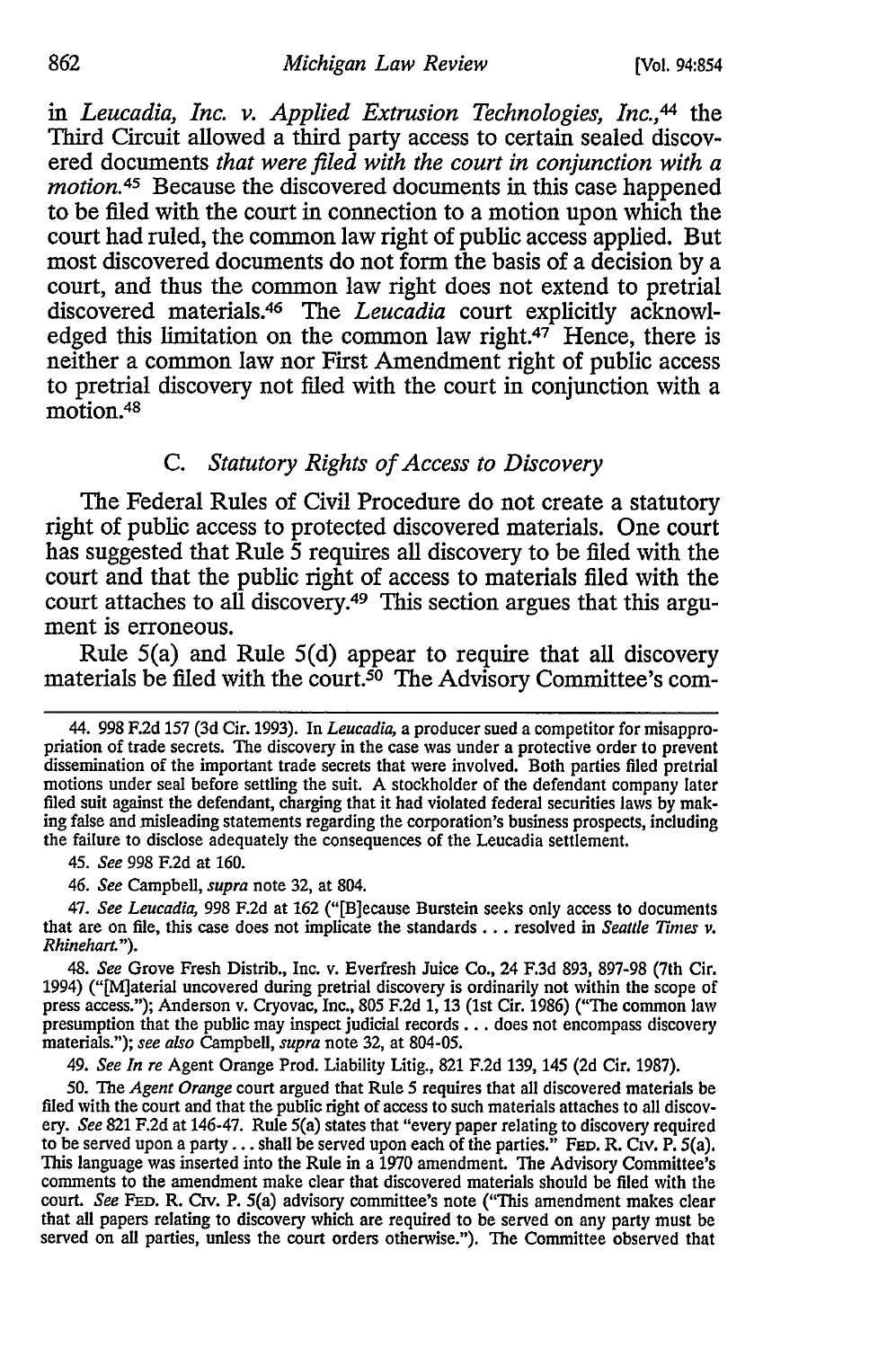ments to the enactment of the current version of Rule  $5(d)$  state that discovered material is required to be filed because "such materials are sometimes of interest to those who may have no access to them except by a requirement of filing, such as members of a class, litigants similarly situated, or the public generally."51

There are several problems with this reasoning. First, the filing requirement of Rule  $\dot{5}$ (d) should not apply to discovered materials under a Rule 26(c) protective order because that would result in protected discovery being part of the *public* record. Therefore, even if Rule  $5(a)$  and  $5(d)$  do create a public right of access to unprotected discovery, this right should not apply to protected discovery. But conceivably a protective order could be issued that did not waive the Rule 5 requirements, resulting in protected documents that were part of the public record. Second, even if Rule  $5(d)$  is interpreted to require the filing of all discovered documents with the court, Rule  $5$  "seeks to insure a full exchange of the written communications among the *litigants,* "52 not to create a public access file for the general public.

Moreover, not all discovery is required to be filed with the court. Rule 34, which concerns the production of documents, does not require that documents discovered under it be filed with the court.53 This is because discovered documents produced under Rule 34 are not "papers required to be served" within the meaning of Rule 5.54 If they were controlled by Ru1e 5, then they also wou1d have to be signed by an attorney under Rule 11 and formally captioned and served upon the other party in court under Rule 7(b)(2).55 Because none of these procedures is usually performed

51. FED. R. Crv. P. 5(d) advisory committee's note. The Second Circuit quoted this language in concluding that Rule 5(d) provides a statutory right of public access to unprotected discovery materials. *See Agent Orange,* 821 F.2d at 146.

52. 4A CHARLES A. WRIGHT & ARTHUR R. MILLER, FEDERAL PRACTICE AND PROCE-DURE§ 1141 (1987) (emphasis added).

53. *See* FED. R. Crv. P. 34.

54. *See* Campbell, *supra* note 32, at 813 ("Rule 34, unlike other rules governing discovery, does not provide that responsive discovery material be filed with the court and be made part of the public record.").

*55. See* id. at 813.

although the unamended rule explicitly required that notices and demands be filed, it was not clear that answers and responses also were to be filed; the amendment resolved this ambiguity. *See* FED. R. Crv. P. 5(a) advisory committee's note. An even stronger inference that all discovery materials are to be filed with the court can be drawn from Rule 5(d), which provides that the court may grant an order that "depositions upon oral examination and interrogatories, requests for documents, requests for admission, and *answers and responses thereto*  not be filed." FED. R. Crv. P. 5(d) (emphasis added). The Advisory Committee's comments regarding this language allowing a court to waive the filing requirement for discovery supports consideration of third-party interests in discovery. *See* FED. R. Crv. P. 5(d) advisory committee's note.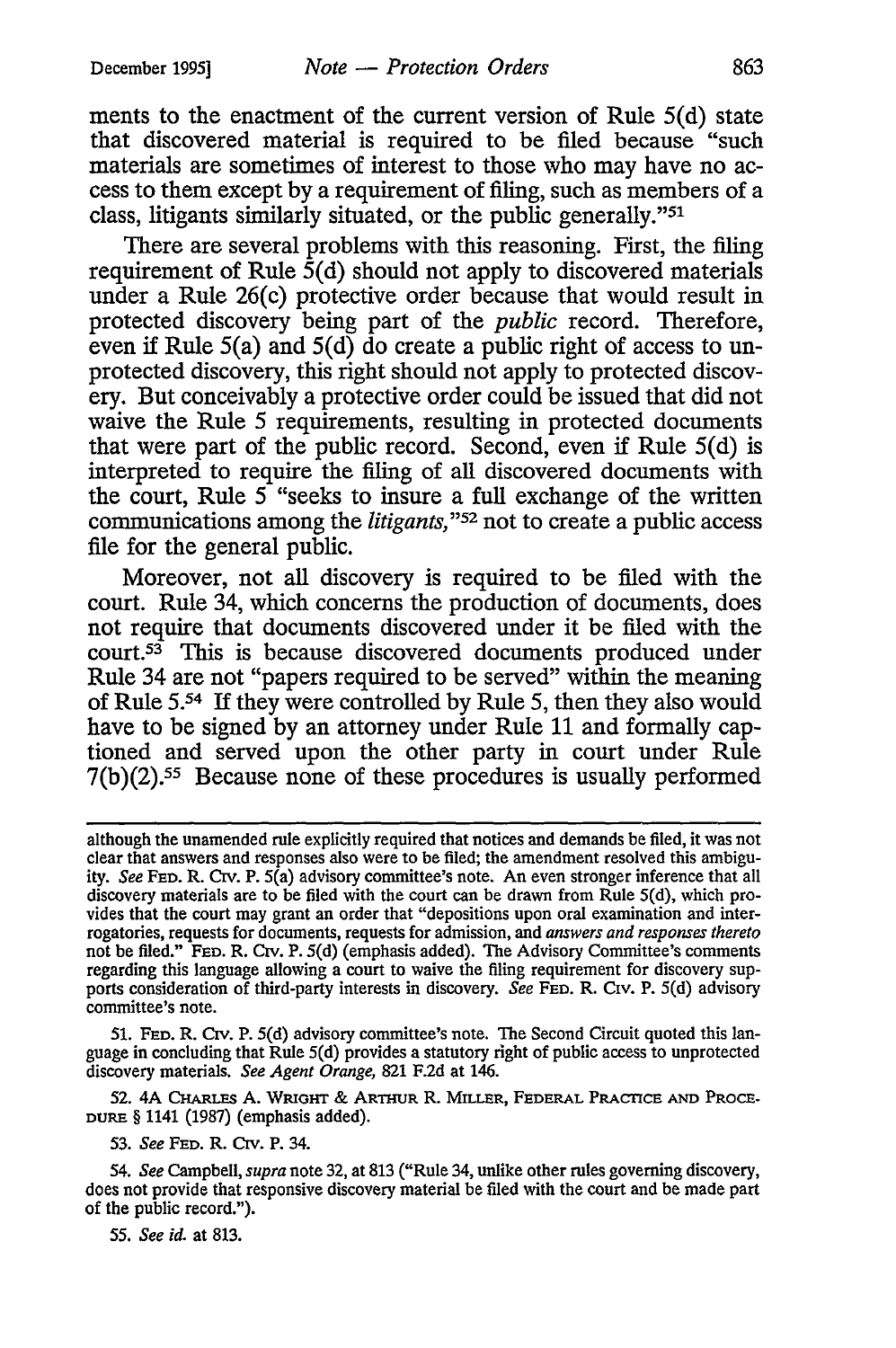for discovered material,<sup>56</sup> it is unlikely that documents produced under Rule 34 should be considered "papers" under Rule 5.57

Finally, the Supreme Court itself limited the public's interest in discovered documents filed under Rule 5( d) in *Seattle Times.* "Discovery rarely takes place in public.  $\ldots$  Thus, to the extent that courthouse records could serve as a source of public information, access to that source customarily is subject to the control of the trial court."<sup>58</sup> Rule  $5(d)$  serves as the source for a presumption of public access to discovered material only through the discretion of the trial judge, not as a presumptive right of the public.

In sum, third parties who seek access to pretrial discovered materials under a protective order of confidentiality cannot claim a First Amendment, common law, or statutory right to such materials. Hence, courts should not take such supposed rights into account when modifying protective orders or even when initially issuing them.

## II. INTERESTS IMPLICATED IN MODIFICATION OF A PROTECTIVE ORDER

Courts should consider three interests when deciding whether to modify protective orders for the benefit of third parties: privacy, property, and efficiency.59 Section II.A discusses the privacy and property interests of litigants that are protected by Rule 26. Section II.B argues that concerns about efficiency in litigation always should be considered by courts deciding whether to modify a protective order. Section II.C argues that other circumstances should affect a court's decision to modify a protective order only if a third party can demonstrate a compelling public interest in the modification.

## A. *Privacy and Property Interests in Discovery*

The privacy and property interests of parties to a litigation should be weighed in every decision regarding a protective order. Litigants have a right to expect that discovered information will not be disseminated to third parties. Without this expectation, the discovery process would be chilled by the concern that open discovery might bring about embarrassment or economic harm.<sup>60</sup>

60. *See id.* at 483.

<sup>56.</sup> Occasionally, these procedures would be performed where discovered material is attached to a motion or petition to the court.

<sup>57.</sup> *See* Campbell, *supra* note 32, at 813.

<sup>58.</sup> Seattle Times Co. v. Rhinehart, 467 U.S. 20, 33 n.19 (1984).

<sup>59.</sup> *See* Miller, *supra* note 4, at 464-77.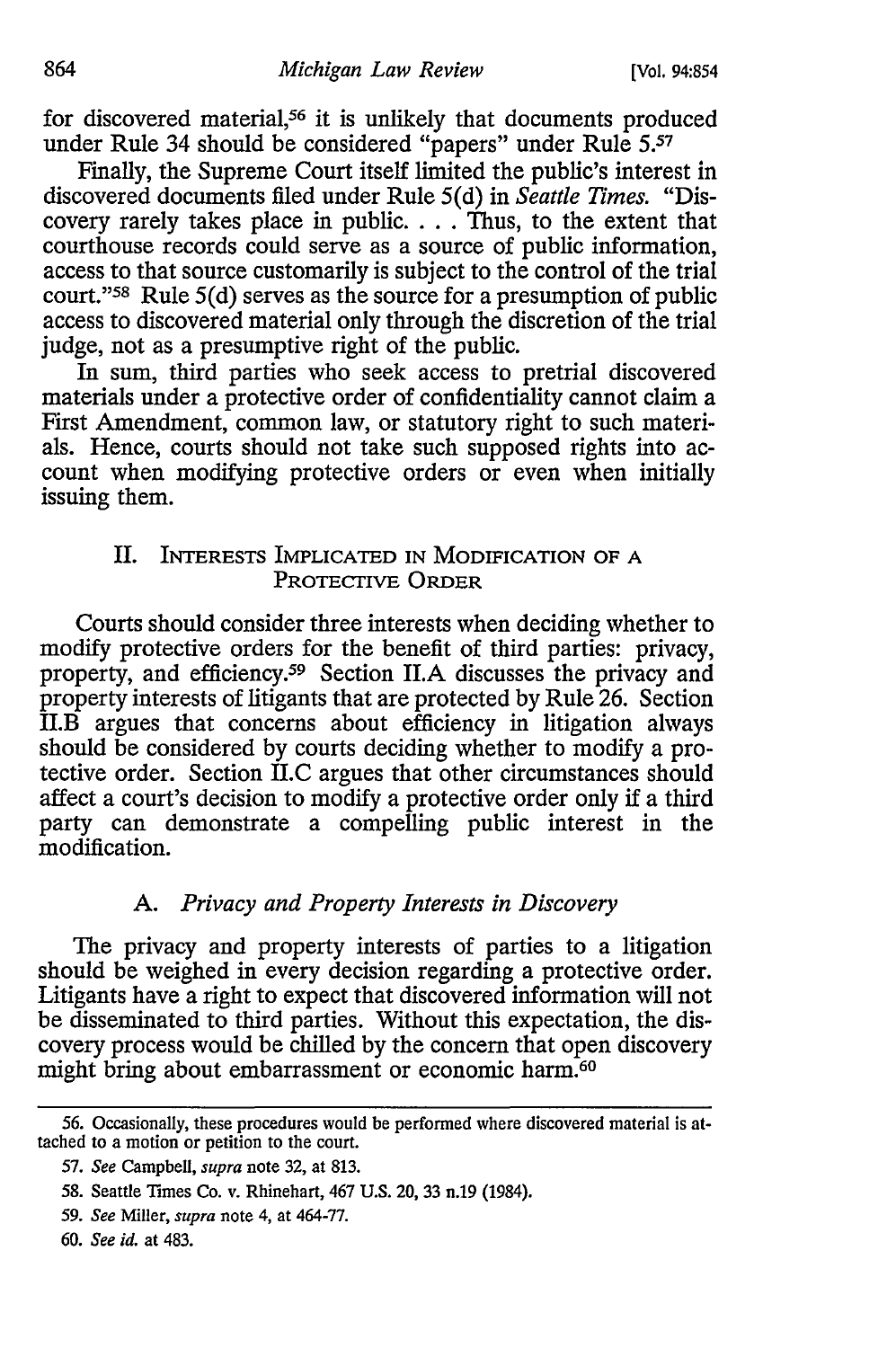The language of Rule 26 that discusses the interests the court should consider when granting a protective order recognizes litigants' interest in privacy: "[T]he court ... may make any order which justice requires to protect a party or person from annoyance, embarrassment, oppression, or undue burden or expense . . . . "61 Although the phrase "privacy interest" does not appear in the rule, the words *annoyance, embarrassment,* and *oppression* signal that the privacy of information that would be annoying, embarrassing, or oppressive if released to the public should be a concern when granting a protective order. Litigants have strong privacy interests in pretrial discovered materials. $\vec{\infty}$ 

The language of Rule 26 also emphasizes property interests in discovered materials. Rule  $26(c)(7)$  allows a court to ensure "that a trade secret or other confidential research, development, or commercial information not be disclosed or be disclosed only in a designated way."63 Courts often grant protective orders on the ground that some economic or competitive harm may result from the disclosure of particular information.64 The value of information in the commercial world often gives it the status of property,<sup>65</sup> a view that the Supreme Court has affirmed. 66 Indeed, trade secrets can be so valuable that litigants sometimes prefer to settle out of court rather than risk disclosure. <sup>67</sup>

## B. *Efficiency Interests in Discovery*

Efficiency concerns also should play a role in every decision concerning discovery. The demands of modem litigation strain the resources of courts and litigants alike. Increasingly, courts have

63. FED. R. CIV. P. 26(c)(7).

64. *See, e.g., In re* Dual-Deck Video Cassette Recorder Antitrust Litig., 10 F.3d 693, 694- 95 & n.1 (9th Cir. 1993) (recognizing a potential financial loss or disadvantage if discovery materials are publicly disclosed); *In re* Remingtons Arms Co., 952 F.2d 1029, 1032 (8th Cir. 1991) (" 'Confidential business information has long been recognized as property.' " (quoting Carpenter v. United States, 484 U.S. 19, 26 (1987))).

65. *See* Miller, *supra* note 4, at 468.

66. *See Carpenter,* 484 U.S. at 19; Ruckelshaus v. Monsanto Co., 467 U.S. 986 {1984) (affirming that confidential information is recognized as property).

67. *See supra* text accompanying notes 1-4.

<sup>61.</sup> FED. R. CIV. P. 26(c).

<sup>62.</sup> *See* Miller, *supra* note 4, at 464 ("Privacy can be a matter of concern to the plaintiff, the defendant, and nonparties in a wide array of lawsuits."). The *Manual for Complex Litigation,* a text looked to by many courts to guide the management of cases, cites individual privacy as a basis on which discovery might be protected. *See* MANUAL FOR CoMPLEX Lm-GATION § 21.43 & n.132 (1995). In particular, the potential release of financial and medical information arouses privacy concerns. *See, e.g., Seattle Times,* 467 U.S. at 35 (recognizing a "substantial interest" in preventing damage to privacy resulting from the release of discovery materials); Coleman v. American Red Cross, 23 F.3d 1091, 1096 (6th Cir. 1994) (The privacy interest of a blood donor in records of a Red Cross Blood drive is "substantial."); Watson v. Lowcountry Red Cross, 974 F.2d 482, 487-88 (4th Cir. 1992) (recognizing that medical records of AIDS victims should receive "scrupulously confidential treatment").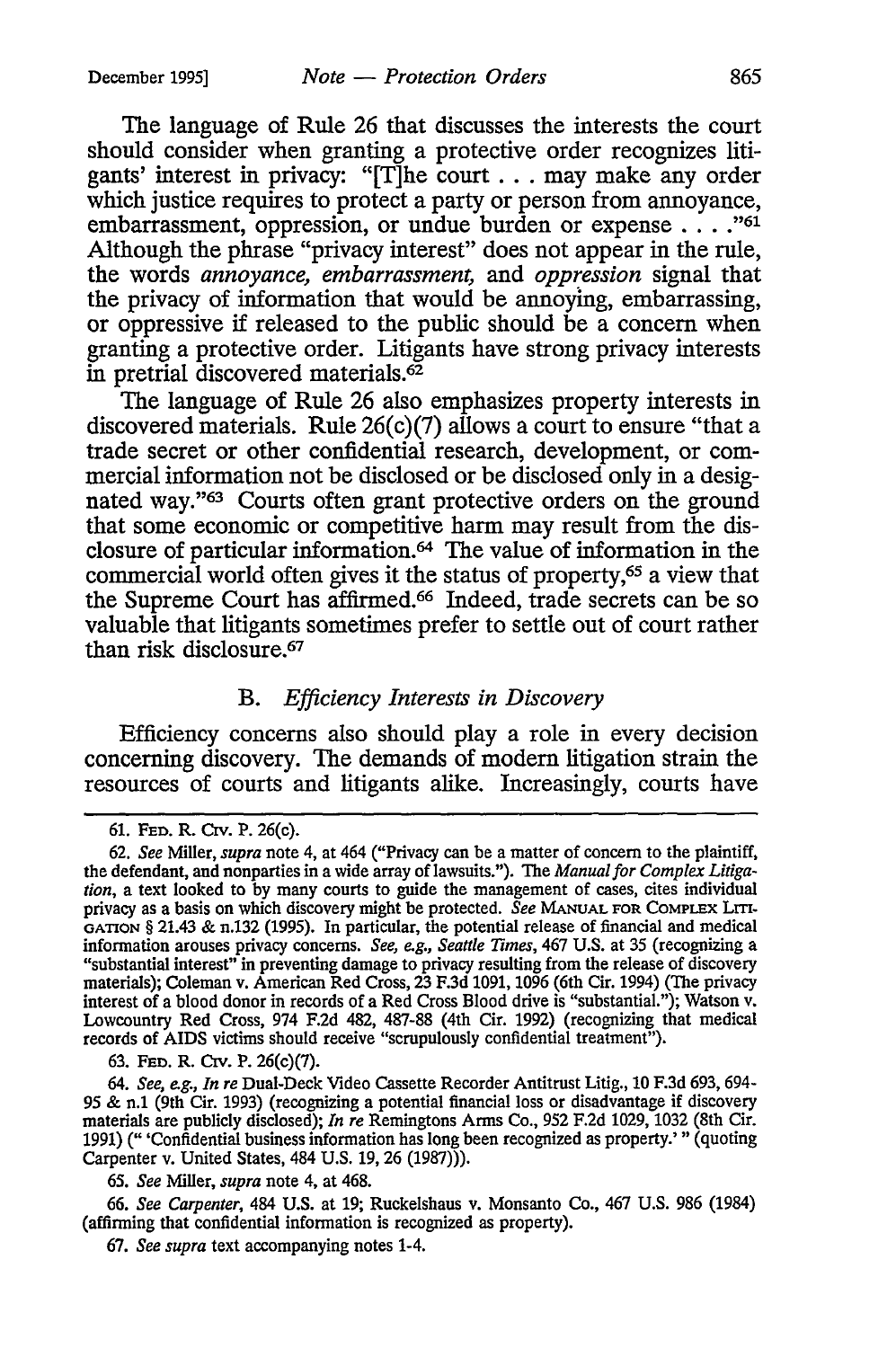bowed to efficiency concerns when deciding issues related to discovery.68 For example, courts are increasingly consolidating actions and using complex litigation strategies to conserve court resources and limit duplicative discovery. Courts in such cases are forced to take on a highly managerial role and occasionally to fashion remedies that resemble the actions of administrative agencies more than traditional individual judgments.69 The need for increased efficiency is evidenced by the creation of devices designed to streamline the procedure in complex cases, such as the class action and consolidated multidistrict discovery.<sup>70</sup>

Efficiency concerns imply that duplicative discovery efforts should be avoided wherever possible. Courts should allow a plaintiff to "share" discovery with a third-party litigant who brings suit against the original defendant under the same claim. The efficiency of this type of discovery sharing is attributable to the fact that a group of litigants has the same interest in certain discovered materials. The third party is saved the time and expense of "reinventing the wheel" through duplicative discovery efforts.7<sup>1</sup>

68. Liberal joinder of parties and class action suits exemplify ways in which modern civil procedure supports efficiency concerns. *See* Chayes, *supra* note 10, at 1289-91. Modern causes of action can involve thousands of plaintiffs, and such cases have given rise to the Judicial Panel on Multidistrict Litigation. *See* Miller, *supra* note 4, at 448-49 (describing the electrical-equipment cases of the early 1960s, which spawned more than 1800 separate lawsuits by customers defrauded by a conspiracy of electrical-equipment manufacturers).

69. The recent settlement of the breast implant cases are a case in point; there, Judge Sam Pointer of the Northern District of Alabama supervised an agreement providing for the distribution of over \$1 billion to present and potential injured plaintiffs through a complex administrative mechanism. *See Individual Lawsuits on Silicone Implants are Allowed in Ruling,*  WALL ST. J., Oct. 10, 1995, at B10.

70. Special problems arise when the interests of large groups are represented in the traditional, private law system. *See* Chayes, *supra* note 10, at 1291 ("[T]he class action responds to the proliferation of more or less well-organized groups in our society and the tendency to perceive interests as group interests .... "); *see also* MANUAL FOR COMPLEX LITIGATION, *supra* note 62, § 20.21 ("[S]uch litigation places greater demands on counsel in their dual roles as advocates and officers of the court."). The *Manual for Complex Litigation* encourages this type of discovery sharing to bolster the efficiency aims of Rule 1. *See id.* § 21.423. Commentators such as Arthur Miller also advocate discovery sharing in order to increase the efficiency of the litigative process. *See* Miller, *supra* note 4, at 497-98 ("Barring [discovery] sharing smacks too much of requiring each litigant to reinvent the wheel . . . 'there is no reason to erect gratuitous roadblocks in the path of a litigant who finds a trail blazed by another.'" (quoting Wilk v. American Medical Assn., 635 F.2d 1295, 1301 (7th Cir. 1980))); *see also* Marcus, *supra* note 17, at 41 ("By far the most important justification for granting nonparties access to discovery information is their need to use the information in other litigation. . . . Under these circumstances, modification furthers, rather than undermines, the policies underlying rule 1.''). The general trend toward accommodating group interests in litigation supports this emphasis on efficiency. For instance, where a product defect results in thousands of potential plaintiffs, adjudicating each case individually would be wasteful. Thus, measures aimed at efficiency are often designed to help judges assess and accommodate group interests.

71. However, efficiency concerns also support the privacy and property interests of those who originally requested the protective order. If these concerns are not addressed adequately by a protective order, the party producing discovery may be discouraged from being fully cooperative in the discovery process. *See* Beckman Indus., Inc. v. International Ins. Co.,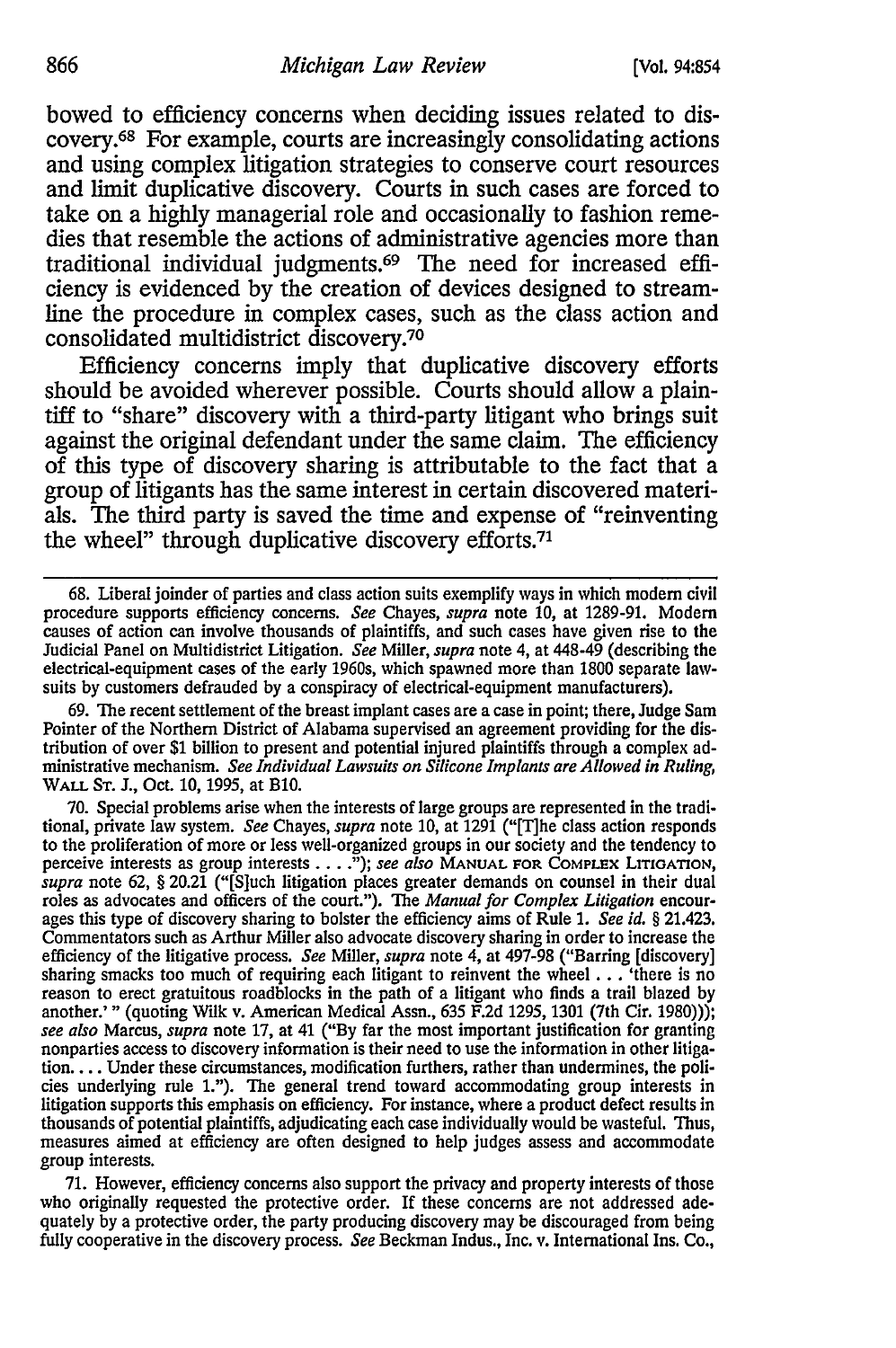Most courts recognize the interest in efficiency by their reluctance to force third-party litigants to engage in duplicative discovery efforts.<sup>72</sup> Especially when the court extends the protective order to include the third party seeking modification, the privacy and property interests of the opposing party are weak in light of the increased efficiency that results from allowing discovery to be shared among similarly situated litigants.73

### C. *Unusual Public Need*

The Advisory Committee's emphasis on the discretion of the trial court leaves open the possibility of allowing discovery due to unusual public need.74 Most courts, for instance, allow a grand jury subpoena to overcome a protective order.<sup>75</sup> This bypass of a protective order would not necessarily occur under this Part's previ-

72. *See Beckman,* 966 F.2d at 475 ("Ninth Circuit precedent strongly favors disclosure [of discovery] to meet the needs of parties in pending litigation."); United Nuclear Corp. v. Cranford Ins. Co., 905 F.2d 1424, 1428 (lOth Cir. 1990) (favoring modification to prevent duplicative discovery); *Wilk,* 635 F.2d at 1299 ("[W]e ... are impressed with the wastefulness of requiring the State of New York to duplicate discovery already made.").

73. *See Beckman,* 966 F.2d at 476 (affirming the modification of a protective order for a similarly situated third party); *United Nuclear,* 905 F.2d at 1426 (affirming access to discovery where the third party would be bound by the original protective order).

74. The Advisory Committee's note provides that, when deciding whether to modify a protective order, "public and private interests in disclosure must be weighed against the private interests that may defeat any discovery or sharply limit the use of discovery materials. These factors are not expressed in more precise terms because of the need to balance infinite degrees of the interests that weigh for or against discovery." PROPOSED RuLES, *supra* note 11, at 57, *reprinted at* 150 F.R.D. 323, 389 (1993).

75. Even where a protective order was granted specifically to prevent government access, courts should comply with grand jury subpoenas. In Martindell v. International Telephone & Telegraph Corp., 594 F.2d 291 (2d Cir. 1979), the Second Circuit applied its "compelling need" standard and quashed a grand jury subpoena of discovery documents in a parallel civil suit. The court reasoned that "a witness should be entitled to rely upon the enforceability of a protective order against any third parties, including the Government, and that such an order should not be vacated or modified merely to accommodate the Government's desire to inspect protected testimony for possible use in a criminal investigation," 594 F.2d at 296, and thus the protective order should be upheld. However, the plaintiffs did not disclose any information; the government sought it independently. Thus, the Second Circuit's approach proves too rigid. As recently recognized by the Eleventh Circuit, a court cannot give a party effective immunity from prosecution. *See In re* Grand Jury Proceedings, 995 F.2d 1013 (11th Cir. 1993).

<sup>966</sup> F.2d 470, 475 (9th Cir. 1992) ("[A]Ilowing modification may slow down the initial litigation, because parties are discouraged from disclosing for fear of forced disclosure in a later action."); *In re* Grand Jury Subpoena, 836 F.2d 1468, 1472 (4th Cir. 1988) ("Absent [protective] orders, witnesses would be deterred from providing essential testimony in civil litigation, thus undermining the adversary process."); Minpeco S.A. v. Conticommodity Servs., Inc., 832 F.2d 739, 742 (2d Cir. 1987) (reducing the reliability of protective orders would hinder the interest of "just, speedy and inexpensive" litigation because it would deter parties from providing full disclosure of all evidence that might be relevant). Because most protective orders are stipulated to by both parties, courts are saved the time and expense of litigating such matters. *See* Marcus, *supra* note 17, at 2. Protective orders also encourage parties to comply willingly with discovery requests, making the discovery process more efficient. *See*  Miller, *supra* note 4, at 446 ("Issuance of a protective order ... can promote orderly compliance with discovery requests and minimize the amount of procedural maneuvering.").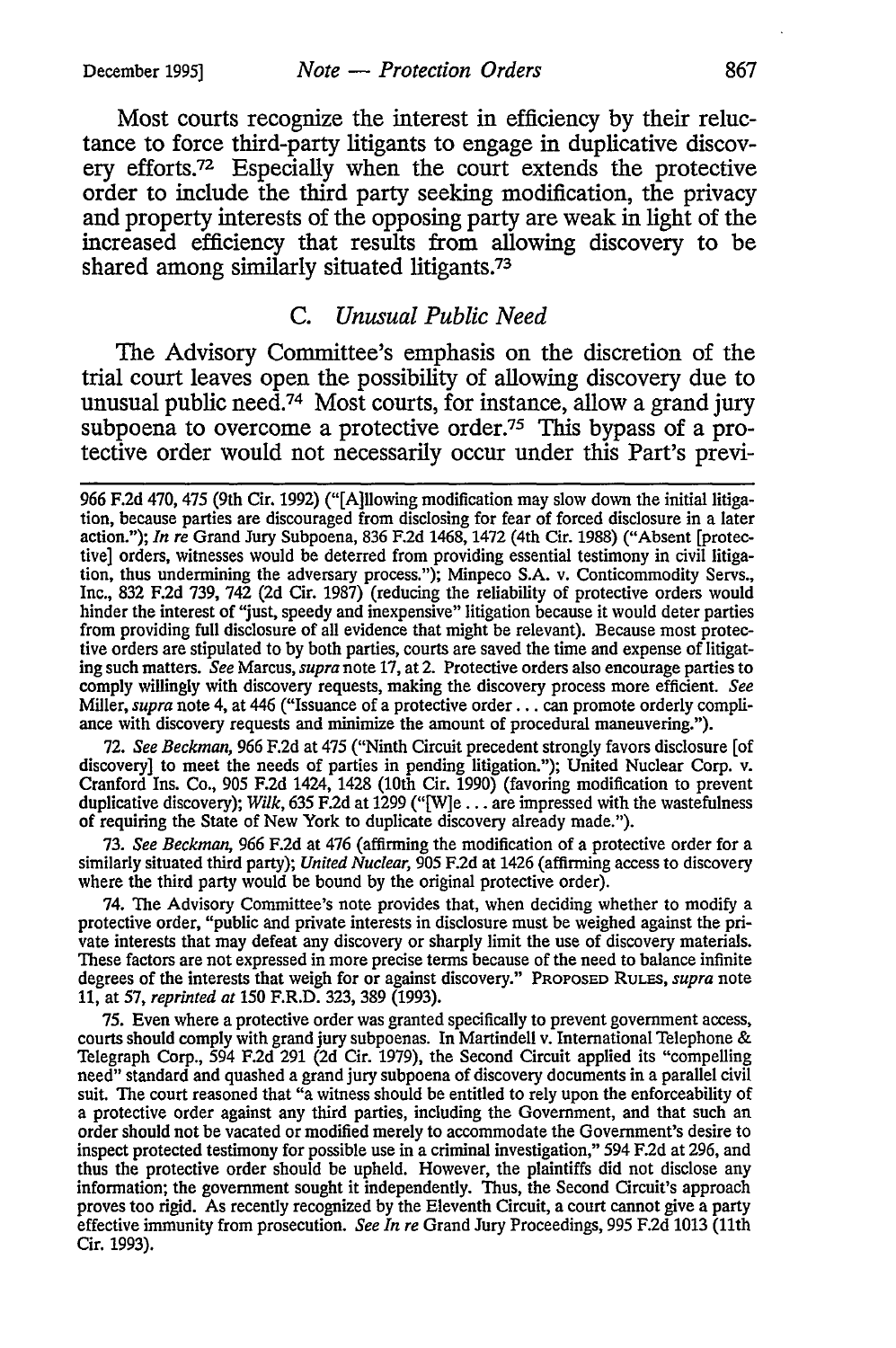ously stated balancing test. The government when using a grand jury subpoena is not a member of a group that includes the original litigants. The governmental interest in having access to discovered materials differs substantially from the interests of the original litigants. Unlike a similarly situated third-party litigant, the nature of the government's claim differs from that of the original plaintiff. A grand jury subpoena seeks to gather evidence on criminal charges, often undefined in contrast to the civil claims of the original plaintiff.76 Thus, allowing the government to overcome a protective order with a grand jury subpoena would not increase the efficiency of litigation in general and could harm the privacy and property rights of the original litigants.

On the other hand, a grand jury legitimately represents the interests of the general public. "Since the founding of the United States, grand juries have been accorded wide latitude to gather all relevant material because 'the public ... has a right to every man's evidence.'... [T]he grand jury exercises this right for the public."77 Courts have considered such special circumstances when deciding whether to modify a protective order.

Such special consideration for bodies that represent the public interest is supported by the Advisory Committee on Civil Rules. The proposed rule explicitly requires courts to consider public as well as private interests when deciding whether to modify a protective order.78 Courts give due weight to the public interest in protected discovery by modifying protective orders for governmental bodies that specifically are designated to protect the public interest.

Aside from the grand jury subpoena, there may be other exceptional circumstances that justify modification of protective orders

77. *Grand Jury Proceedings, 995* F.2d at 1015-16 (11th Cir. 1993) (quoting *Branzburg,* 408 U.S. at 686-87).

78. The Judicial Conference has proposed an amendment to Rule 26(c) that gives explicit factors for courts to consider when ruling on a motion to modify a protective order. Proposed subsection 3 requires courts to consider "(A) the extent of reliance on the order; (B) the public and private interests affected by the order; and (C) the burden that the order imposes on persons seeking information relevant to other litigation." PROPOSED RuLEs, *supra* note 11, at 54-55, *reprinted at* 150 F.R.D. 323, 386-87 (1993).

The [Second Circuit] rationale . . . fails to recognize that federal courts lack the power to provide witnesses with the broad protection that witnesses seek. In asking a court to shield potentially incriminating material  $\ldots$  a civil witness seeks to avoid indictment and, ultimately, punishment based on the information revealed.

Federal courts, however, have no authority to grant witnesses ..• such use immunity. *995* F.2d at 1017.

<sup>76.</sup> The scope of civil discovery, although broad, is limited to the material relevant to a predetermined cause of action. A grand jury, by contrast, is charged with determining whether an actionable crime has been committed at all. *See, e.g.,* Branzburg v. Hayes, 408 U.S. 665, 701 (1972) (stating that a grand jury investigation " 'is not fully carried out until every available clue has been run down and all witnesses examined in every proper way to find if a crime has been committed'" (quoting United States v. Stone, 429 F.2d 138, 140 (2d Cir. 1970))).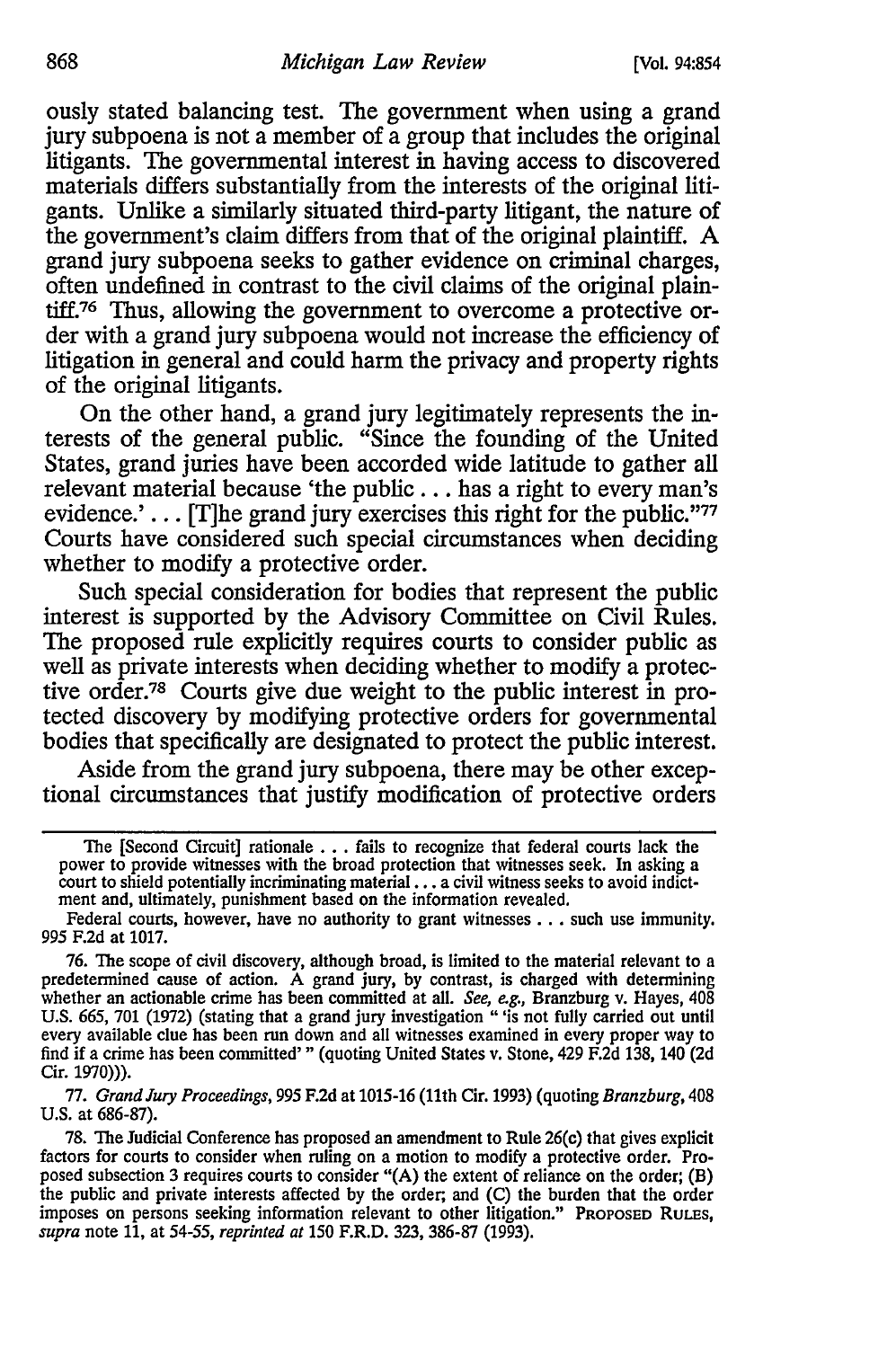for third parties. For instance, courts might allow government regulatory agencies access to discovered materials under protective order. Allowing regulatory agencies access to discovered materials would prevent future harms, while protecting potential defendants from invasive or harassing discovery from nonlitigant third parties, such as overzealous media. Protective orders may hinder regulatory agencies from gathering information about dangerous products.79 Regulatory agencies are similar to grand juries in that they are governmental bodies charged with protecting the public interest. As governmental agencies, they are far better suited to maintaining the confidentiality of discovered material than newspapers or public interest groups. The exigencies of future fact situations are impossible to predict, but it is safe to say that the interests of third parties are likely to outweigh the privacy and property interests of litigants on rare occasions. The important point is that judges always have the discretion to consider the exceptional circumstances of third parties, whether litigants or not, when deciding whether to modify protective orders.

### III. BALANCING THE THREE FACTORS: A PER SE RULE

This Part argues that courts should adopt a per se rule granting access to protected discovery to similarly situated third-party litigants because the balance of privacy, property, and efficiency interests always favors granting access. Conversely, non-similarly situated third parties should not have access to protected discovery unless "extraordinary circumstances" are shown.

Courts should adopt a per se rule allowing modification of protective orders for third parties who demonstrate that they are similarly situated to litigants in the case. Forcing a party that is similarly situated to make parallel discovery efforts by denying its request to modify the protective order would conflict with the goal of making litigation more efficient. In this situation, the opposing party's privacy or property interests are not harmed because the third party would gain access eventually to the material in question through other means. Any possible privacy or property interests in the discovered material can be protected by extending the confidentiality order to the party seeking access.<sup>80</sup> Thus, the low interest in confi-

<sup>79.</sup> *See* Dorothy J. Clarke, *Court Secrecy and the Food and Drug Administration,* 49 Fooo & DRuG L.J. 109, 110-11 (1994) (suggesting that the Federal Food, Drug and Cosmetic Act be amended to require "drug and device manufacturers to submit information to the FDA regarding product liability litigation and settlements").

<sup>80.</sup> *See* Beckman Indus. v. International Ins. Co., 966 F.2d 470, 476 (9th Cir. 1992) (extending a protective order to a third party); United Nuclear Corp. v. Cranford Ins. Co., 905 F.2d 1424, 1428 (lOth Cir. 1990) (same); *see also* Miller, *supra* note 4, at 498-99 (arguing that protective orders should be extended to third parties if the court allows discovery sharing).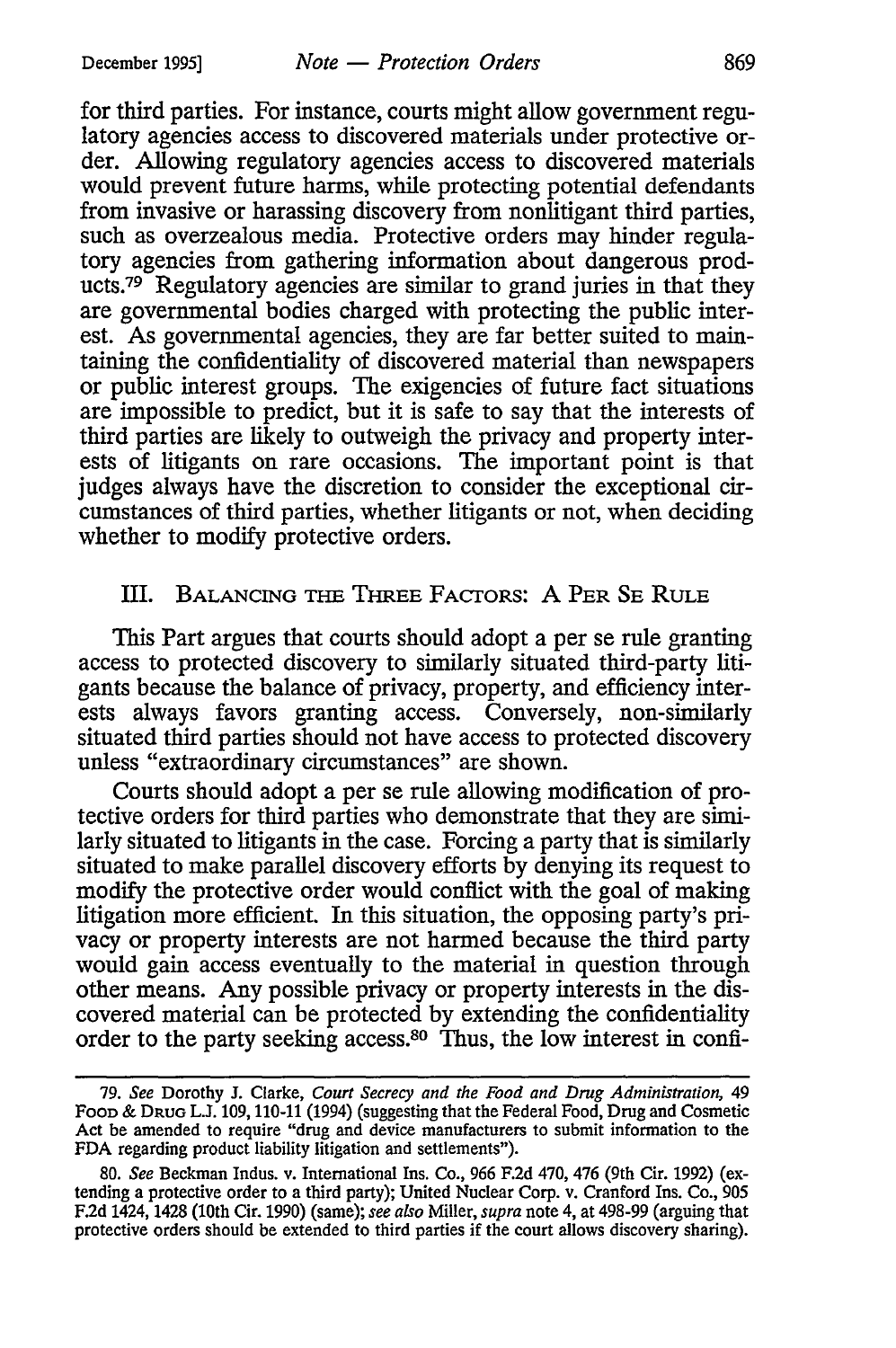dentiality should be outweighed by considerations of efficiency in this case, and the protective order should be modified.<sup>81</sup>

A per se rule also would eliminate unnecessary legal wrangling over access to protected discovery. Similarly situated parties need only prove that they are similarly situated, and so transaction costs would be minimized for courts considering modification of a protective order. Parties subject to discovery also would be on notice that similarly situated parties would have access to such material. A per se rule would replace lengthy determinations of rights to information with a simple procedure.

The proposed rule for similarly situated third parties contradicts the Second Circuit's "extraordinary circumstances" test.82 The Second Circuit standard requires a similarly situated third party to show compelling need or extraordinary circumstances. The "extraordinary circumstances" test, however, is more appropriate in cases where the third party seeking modification of the protective order is not similarly situated. In such a case, the opposing party's privacy and property interests are high. Indeed, the very purpose of the protective order may well have been to prevent third-party nonlitigants, such as newspapers, from gaining access to the material. The interests of the nonlitigant third party are irrelevant to the balancing test unless they constitute an unusual public need. In light of the strong privacy and property interests of the opposing party, courts almost always should deny requests for modification by such parties.

#### **CONCLUSION**

In modem complex litigation, preserving the efficiency of the adjudicative process is essential to protecting the interests of both individual litigants, potential litigants, and ultimately, the public in-

<sup>81.</sup> This interest balancing is valid both for protective orders that were issued on a showing of good cause and those issued merely on the stipulation of both original parties. The privacy and property interests of the parties and the efficiency interests of the court system itself are just as valid even when good cause is not shown upon the initial issuance of the protective order. As argued above in section I.C, the showing of good cause goes to whether the *original litigants* are able to disseminate discovery materials; it is irrelevant to *third parties*  seeking to gain access to the discovery.

In other words, section I.C argued that there is not a presumption of public access to discovery. There *is* a presumption that parties to the litigation themselves can disseminate discovery materials as they wish, unless "good cause" for a protective order is shown. Thus, where there has been no showing of good cause, the interests that must be balanced when determining third-party claims seeking access are not affected. Lack of a showing of good cause might affect the right of an original litigant seeking to disseminate discovery, but this is not within the scope of this Note.

<sup>82.</sup> *See In re* Grand Jury Subpoena Duces Tecum, 945 F.2d 1221, 1226 (2d Cir. 1991) (holding that a protective order may be modified only if the party seeking modification can show "improvidence in the original grant of the protective order or compelling need or extraordinary circumstances").